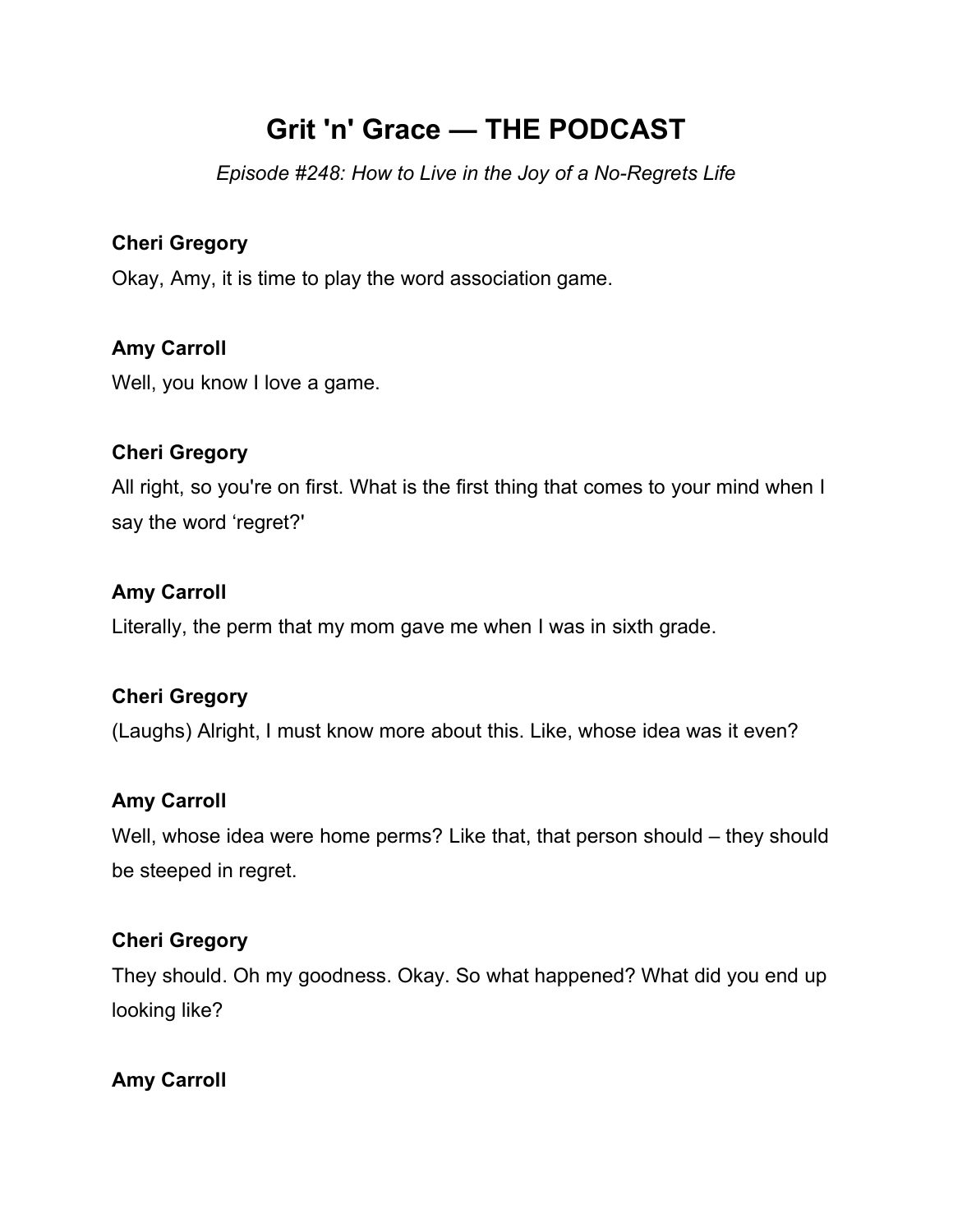Well, I mean, it was not a good look. You know, the poodle look is not good on humans.

# **Cheri Gregory**

Are there any photos?

# **Amy Carroll**

I'm sure there aren't.

### **Cheri Gregory**

Alright, that means I'm going to have to go do some digging.

### **Amy Carroll**

How about you? When I say 'regret,' Cheri, what do you think?

# **Cheri Gregory**

Well, mine is less funny. What comes to my mind is regret is the story of my life.

#### **Amy Carroll**

Yeah, I think we can all feel that a little.

### **Cheri Gregory**

Yeah. So it's a good thing that we have Rhonda Stoppe on with us today.

#### **Amy Carroll**

We can easily become paralyzed by our regrets, giving up the life God has for us and surrendering His joy.

# **Cheri Gregory**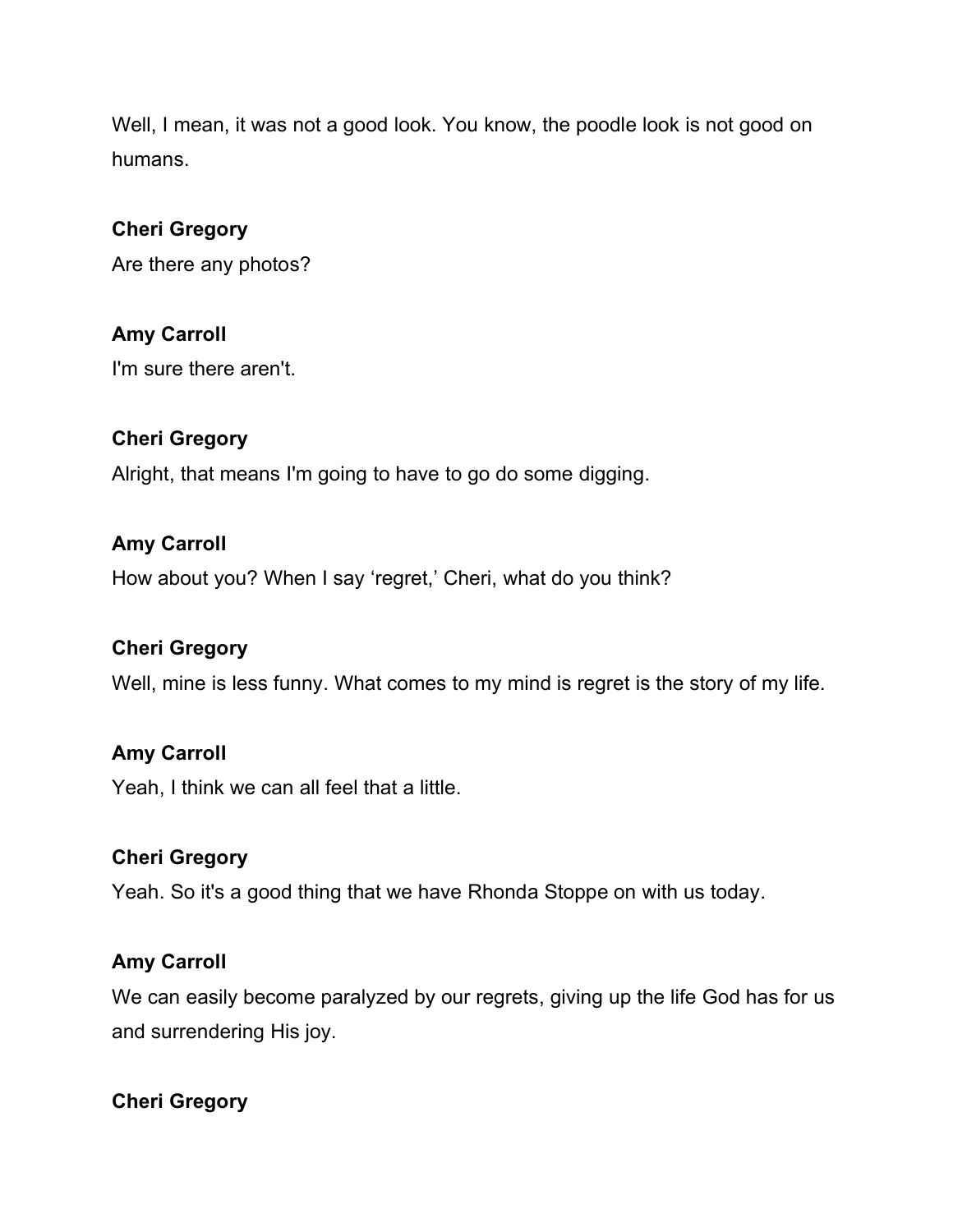Although we all have sins, disappointments, and heartaches, it's possible to surrender those points of regret to God in ways that release us.

# **Amy Carroll**

Today, Rhonda Stoppe, the no regrets woman, shares biblical strategies that help us to move forward and freedom and joy.

# **Cheri Gregory**

Well, this is Cheri Gregory –

# **Amy Carroll**

– and I'm Amy Carroll –

### **Cheri Gregory**

– and you're listening to Grit'N'Grace: The Podcast that equips you to lose who you're not love who you are, and live your one life well.

# **Amy Carroll**

Today we're talking with Rhonda Stoppe, also known by the charming name 'the no regrets woman.'

# **Cheri Gregory**

Rhonda is a popular Christian speaker and author of six books including *Real Life Romance: Inspiring Stories to Help You Believe in True Love*, *The Marriage Mentor: Becoming The Couple You Long To Be*, and *Moms Raising Sons to be Men*.

#### **Amy Carroll**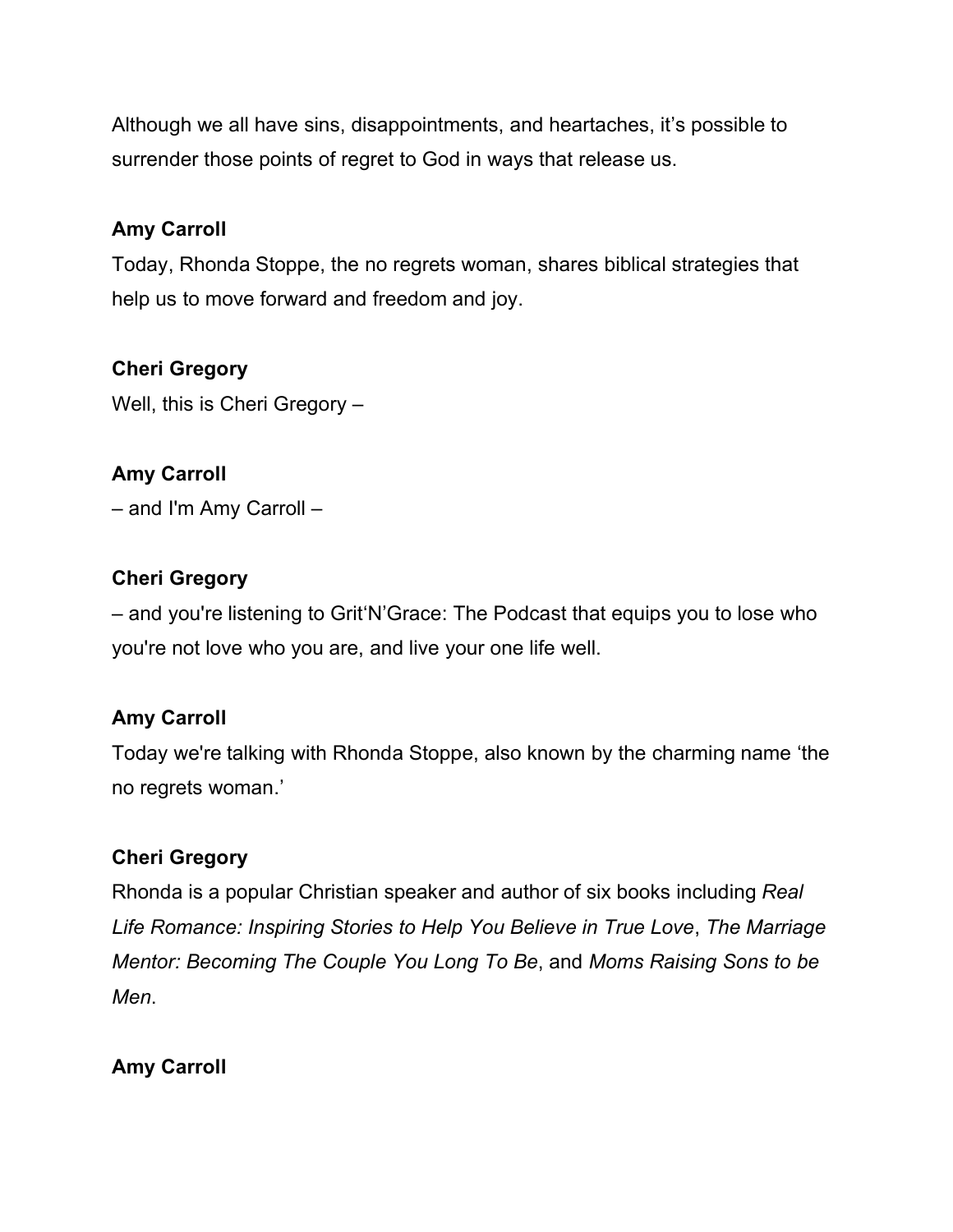Rhonda is a favorite radio and podcast guest appearing frequently on Focus on the Family.

# **Cheri Gregory**

With over 30 years of experience in helping women build a no regrets life, Rhonda helps women to discover significance and purpose for their lives,

# **Amy Carroll**

impact the moral fiber of the next generation by raising children with integrity,

**Cheri Gregory**  find victory over people-pleasing,

**Amy Carroll**  parent without regrets,

# **Cheri Gregory**

enjoy the kind of marriage that others dream about,

# **Amy Carroll**

build an incredible legacy,

# **Cheri Gregory**

become more influential than they ever dreamed possible.

# **Amy Carroll**

Join Rhonda's free no regrets women community by signing up for her newsletter at noregretswoman.com.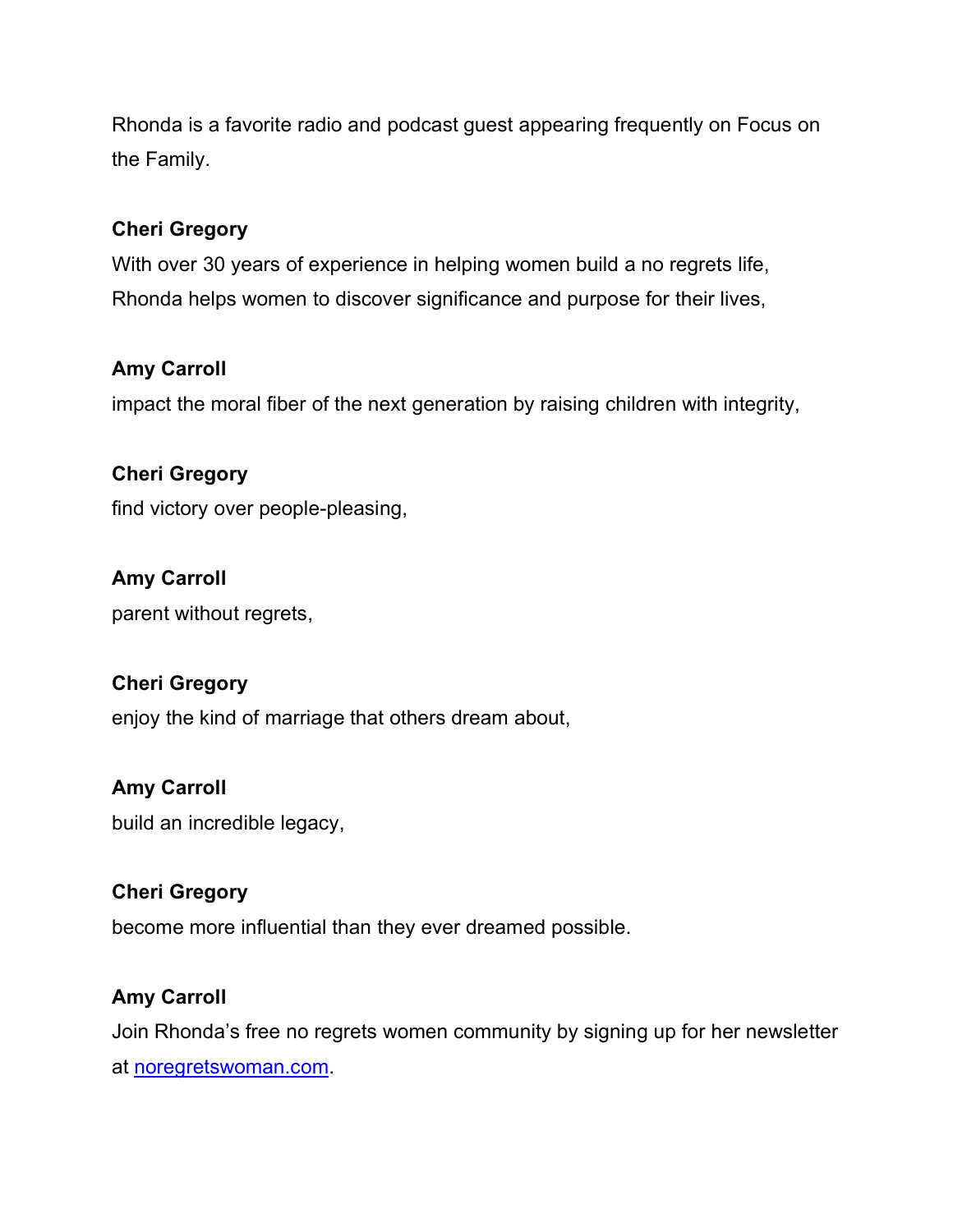### **Cheri Gregory**

You can also learn more about Rhonda's books and schedule her to speak at your event at noregretswoman.com.

### **Amy Carroll**

Rhonda, your trademark is the no regrets woman. Oh girl, I'm soaking it in right now. How and why did you make this your brand?

### **Rhonda Stoppe**

Wow, that's such a great question to just start right off the bat.

# **Amy Carroll**

We're diving in.

### **Rhonda Stoppe**

Uh huh. I – my publisher harvest house hired a marketing expert to help me. I have six books out. I hate marketing. I want to write. I want to minister. I want to come alongside and I want to help women live the life they had hoped that they would live, build the marriages, raise the kids, towards no regrets lives. And this marketing expert was reading all my stuff. And we were trying to come up with a brand. And in a lot of the things I'd say 'if you apply these principles to your life, you'll have no regrets.' And 'if you do this, you'll look back one day without regrets.' And he goes "Rhonda, you're the no regrets woman." And I'm like, dang, dang. That's who I am.

My husband's been a pastor. He was a youth pastor for 18 years. He's been a senior pastor for almost 21 now and in the many years that I have mentored and ministered to youth, to college career, to women, we get an opportunity to speak truth into their lives, from our own successes, our own failures, from biblical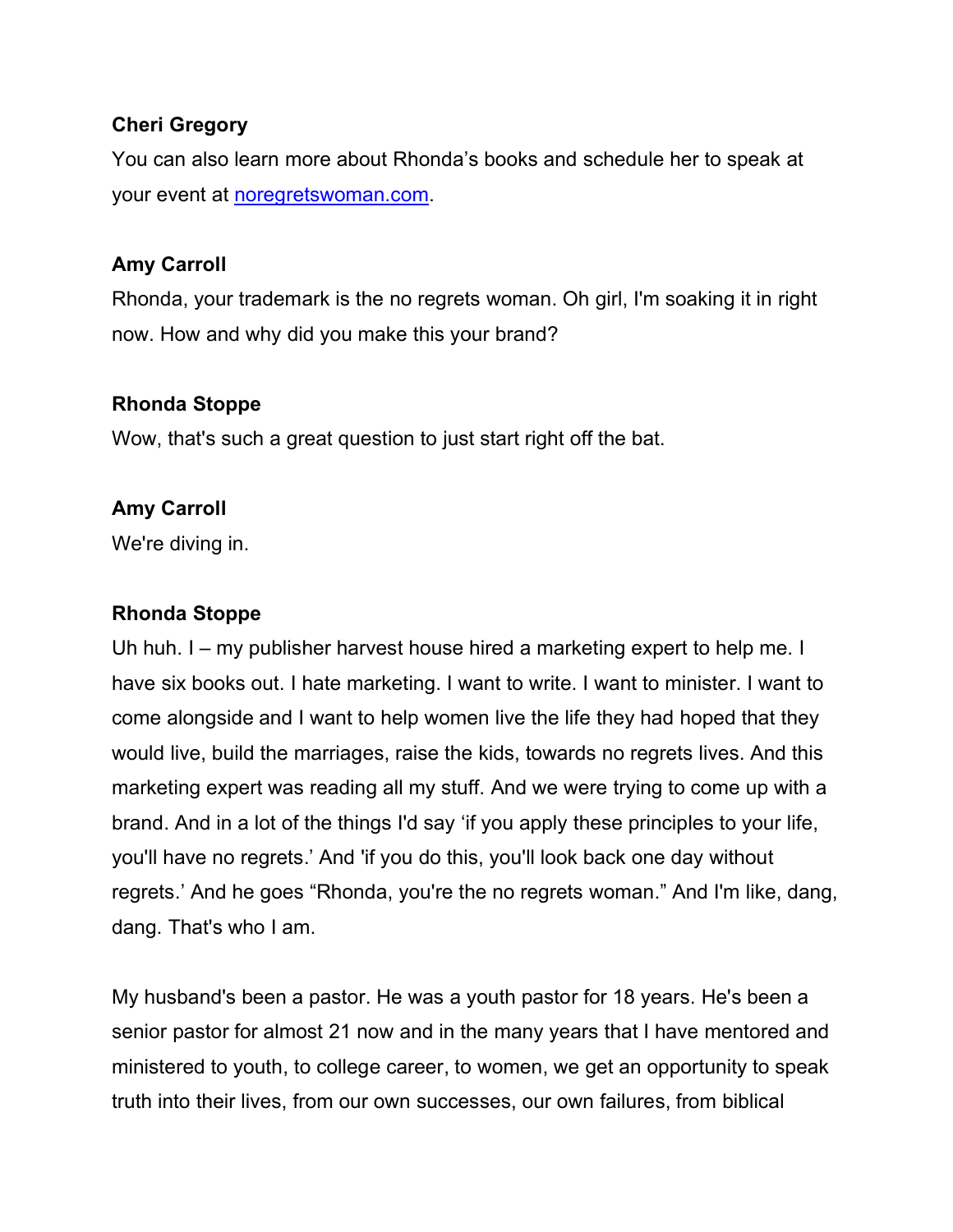principles, to help them live a life built without regrets. And I think of Jesus story where He said, "The wise man built his house upon the rock, the foolish on the sand." We're all tempted to build our house, our little cute shack on the sand by the ocean because it's beautiful, and it's quick, and it's fast. You don't have to get permits for foundation, you just move in, and then the storms will come. And when those storms come, if it's not built on a foundation, you'll have regrets. Your house will come crumbling down. So that is my zeal, my passion.

Women get stuck in regrets. They look back. They wish they could change some things and they get stuck there and they think God can't use them because of regretful things they've done in their past. So my passion is to help women break free from those regrets that hold them back and also to make wise decisions to help them build lives without regrets.

#### **Cheri Gregory**

Alright, so this is – this sounds appealing. I'll just go ahead and confirm that – so I'm going to be your naysayer here. Not intentionally. I'm not trying to be difficult, but I mean, my life is just characterized by regret. And then this phrase I learned last year 'self-recrimination.' So Amy and I are word nerds. So can we start with a definition of what regret is and isn't? Like how does regret differ from say, guilt or embarrassment or sorrow? Like when you use the word regret, what are you talking about?

#### **Rhonda Stoppe**

Twofold. When we're looking back at our lives, and we're keeping a record of our wrongs, of our regrets, of those things that we wish we would have done differently or that we wish we – those words we wish we could take back, those actions that we wish we could clean up and not have follow us around, and give us a view of ourselves of shame. Those regrets, we get stuck there.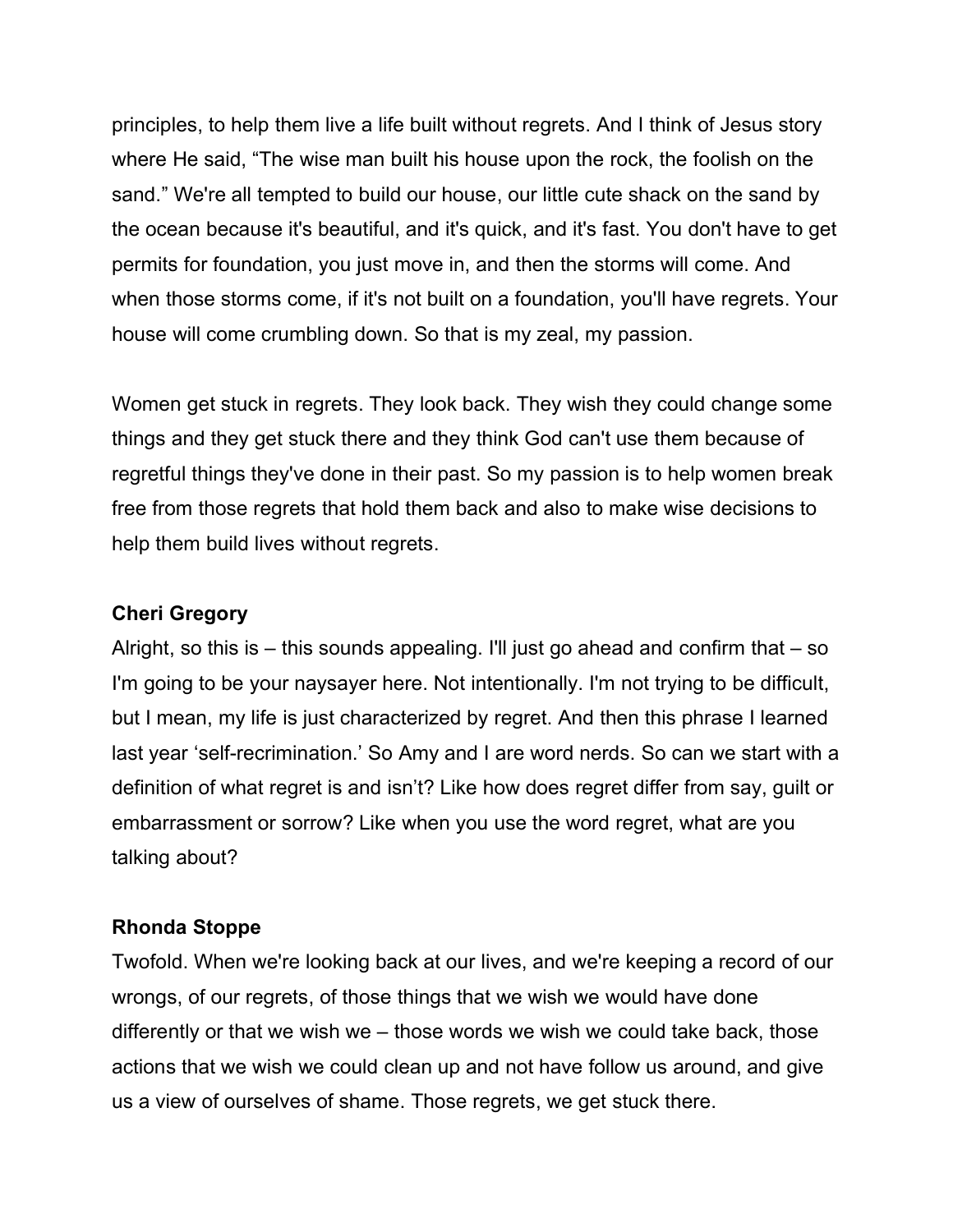I think that a lot of women I talked to – let's talk about abortion, they have had an abortion, and they think if anyone ever knew I have this shame on me, that I did this thing, that if all of these church ladies knew that I had done this thing, they would never – fill in the blank. Trust me, maybe you know, whatever. I'm 60 years old. I think they said 45% of women my age have had an abortion, and the number might be higher in the 70s when it became legal. Girls in my youth group, no one was talking about it. So a lot of women believed it was okay, and they went and then later they had regret and they get stuck there.

But there's also a regret that is things I wish I would have done. I wish I would have gone back to school. I wish I would have been kinder to my first husband, 'cause he probably would have, you know, reciprocated, or I wish I would have done something to build my life in a different path. And those regrets, we can just get so stuck, that we can't see the future that God has for us because whatever is behind us – I love what Paul says, "Forgetting what lies behind, I press on." I shake that – I won't let satan get me stuck there.

What was Paul talking about? The apostle Paul was the one holding the cloaks and cheering them on as they stoned Stephen, the young man proclaiming the gospel who had the face of an angel, and the Bible says Saul was cheering them on, not just watching and not stopping them, he was antagonizing them. I gotta think that there were times that Paul could think about that, regret that he did, that face of an angel, the young man that sang "Father forgive them." And he didn't get stuck there. He let the Holy Spirit wash away remembering that he is his sins are gone as far as east is from the west. And he was able to push on, to press on with his eyes fixed on Jesus, the author and finisher of his faith, and run the race that God has set before him and not believe the lies of the enemy that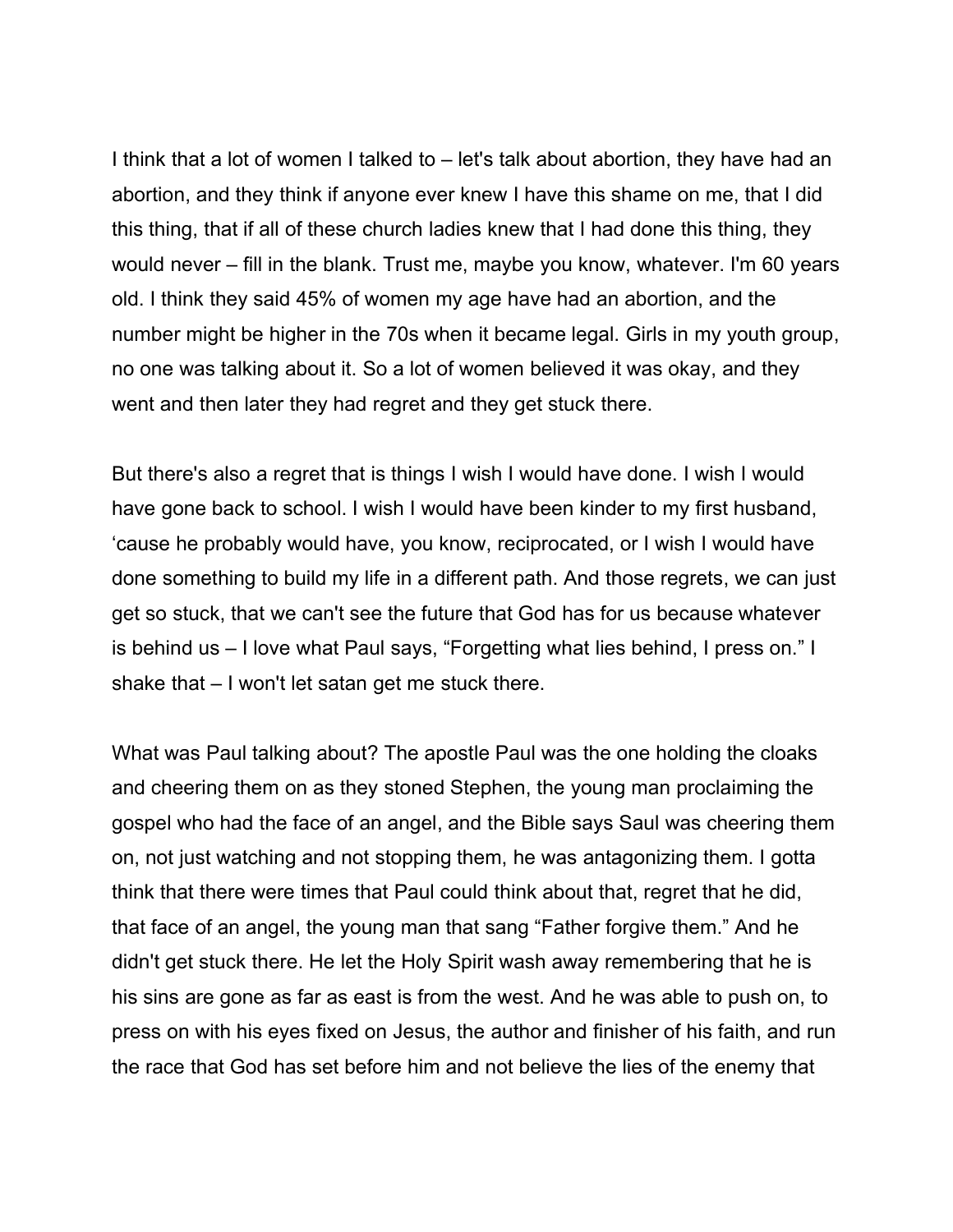says you didn't live perfectly so God can't use you now. In fact, I teach more zealously from my failures than I do from my successes.

# **Amy Carroll**

So true, isn't it? And you gave us some of those big regrets that women have. And I mean, I have some regrets from like the pandemic times, just losing my bacon, you know, at my house, so that my neighbor heard me, that kind of thing. So we've got big regrets and small regrets, and there are lots of things that can hold us back. But what advice do you have for breaking free? How do you think Paul did that?

# **Rhonda Stoppe**

You know, for myself, in my own life, the stuff that I regret, the things that I wish I could take back, I can't. But if what we have, "What a man thinks in his heart, so is he." So if I keep thinking on what I did not do or what I wish I could change, I am stuck there. But as I take control of my thoughts, you think about – you wash your mind with the water of the Word. I have so much Scripture memorized, because it's the word of God that's quick and powerful and sharper than a sword. And it cuts to the thoughts and intents of my very own heart.

And oftentimes my pride is what keeps me stuck. I don't want people to think badly of me or I want to appear like I have it in control. I think that the first thought is to take those thoughts captive to the obedience of Christ, to recognize that it's sin, because sin, Satan comes to steal, kill and destroy. And the Bible says he's a liar. He is the father of lies, and he's a liar. And for some of us, we've been hiding something that we're ashamed of for such a long time.

And I think of David and Bathsheba, this godly king who, when he was a young boy wrote the most incredible Psalms worship, he fought a giant with the strength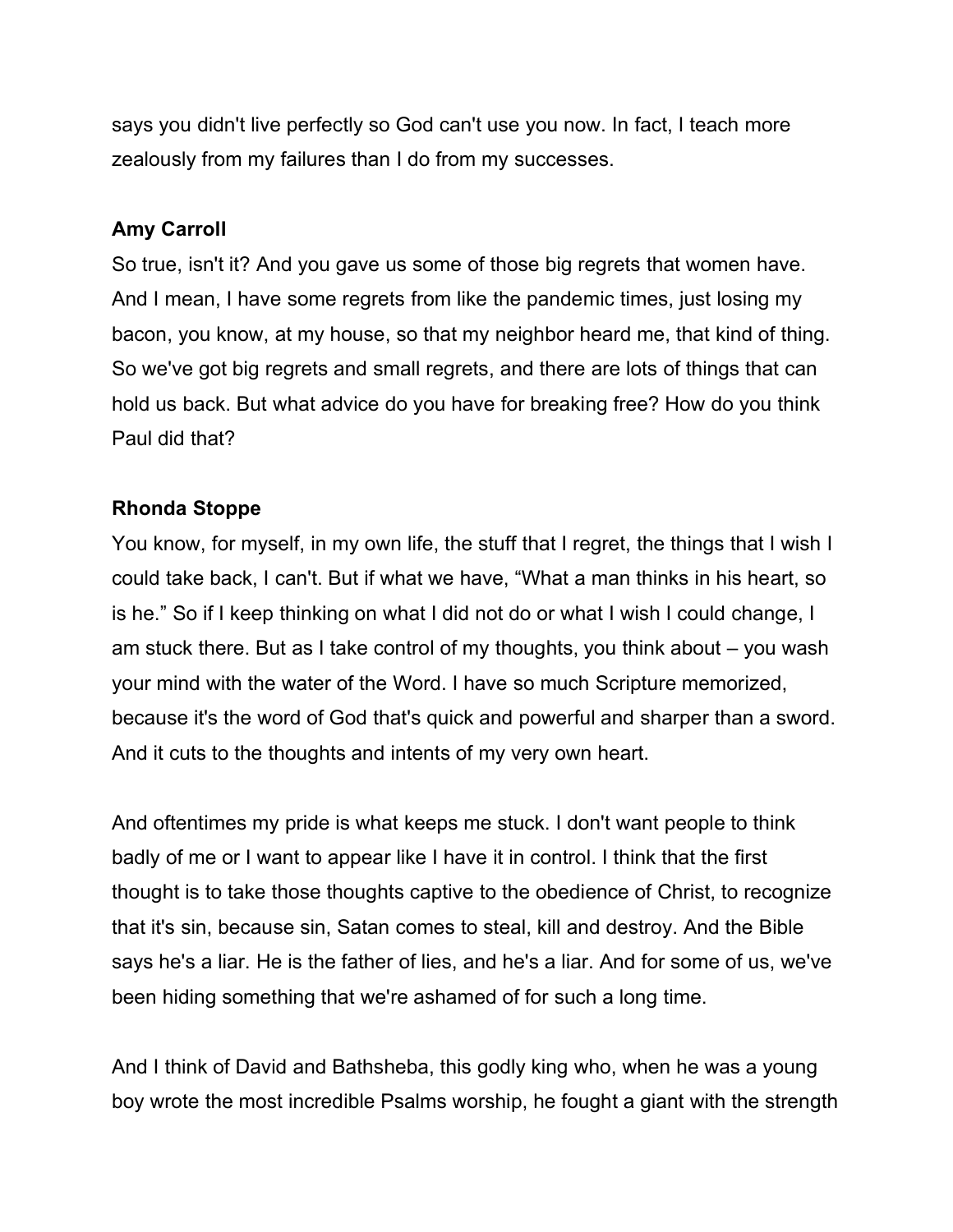of the Lord. He didn't even kill Saul when he had a chance because he wouldn't raise his hand to God's anointed. That's an example of an apple of God's eye of the man after God's own heart. But that same man, when he was comfortable, had an affair with a woman that wasn't his wife and then sent her husband to his death to cover his sin and they got married and they hid it. For about a year he pretended to be a godly king. And it wasn't until Nathan the Prophet approached him and said, you're the man. But I love what David says, because he says the bones that you crushed, he talks to God about how convicted he was as he hid his sin. But when he finally repented – which just means agree with God it's sin so that he can wash you whiter than snow – he said then he was free. And then he could teach sinners Your way.

God has so much he wants to do through us. But if we're stuck in regret or fear of being found out, we are not the vessel God wants us to be. To build no regrets lives and to help others build lives without regrets.

#### **Amy Carroll**

So good. Those are some good practical steps. Memorizing scripture, so practical. Thank you.

#### **Cheri Gregory**

So just listening to it, it sounds like one way we get stuck in these kinds of regrets is failure to repent.

#### **Rhonda Stoppe**

Right. And I love that word. Because I feel like in the church, we try to be so proper, you know, we don't say I sinned and I need to repent. We're like oh, I made a mistake, or oh, you know –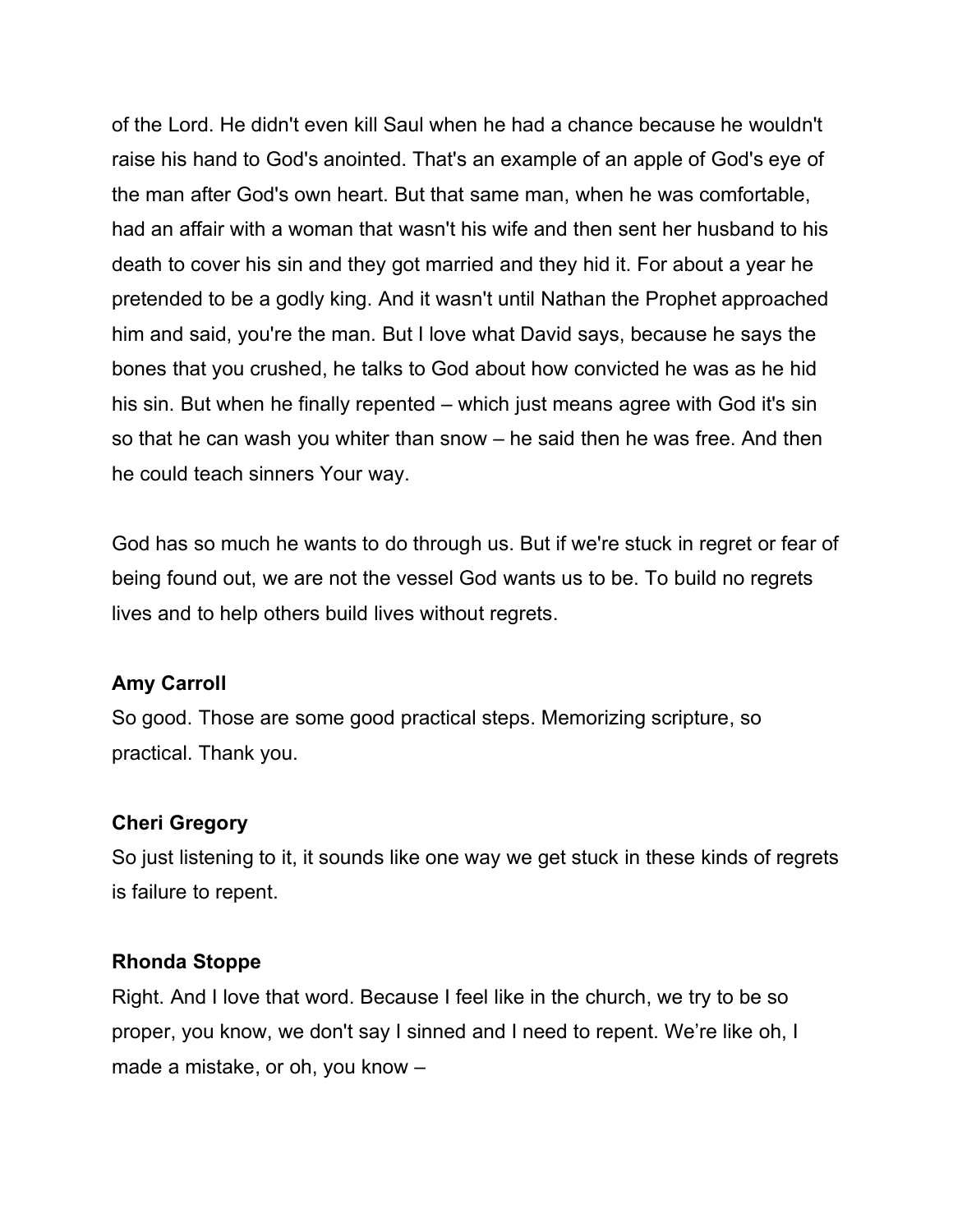# **Cheri Gregory**

– I made an unhealthy choice –

#### **Rhonda Stoppe**

Yeah, there you go. Or how about this: a moral failure.

#### **Cheri Gregory**

Oh, yes. Oh, yes.

#### **Rhonda Stoppe**

I sin, girl, I sin, I am a sinner! And I know that if I'm left to my own thoughts, I always go back to the woman I am without Jesus, if I don't spend time in the Word –

and let me just tell you a story when I was a new wife, and when I was a young mom, I knew I wasn't the wife I meant to be. I knew I wasn't the mom I wanted to be. I was terrible at it. I had unmet expectations. And I would, you know, make my husband suffer because he did not measure up to my expectations. And I knew I came from a long line of divorces, I came from a long line of marriages that fell apart simply because of unmet expectations. And I was walking down that path. And I didn't know how to change. And in fact, I was just messaging someone last night that was telling me some stuff going on in her marriage. And I, you know, tried to give her some information, I gave her a link to a marriage counselor to help her get some help, because it was a deep rooted concern that she can't break free from, but I knew I needed help.

And Titus 2 calls the older women to teach the younger, how to love their husbands, which means be a friend to him and how to love their children. And that's really the books that I write. It's just to come alongside and be a mentor.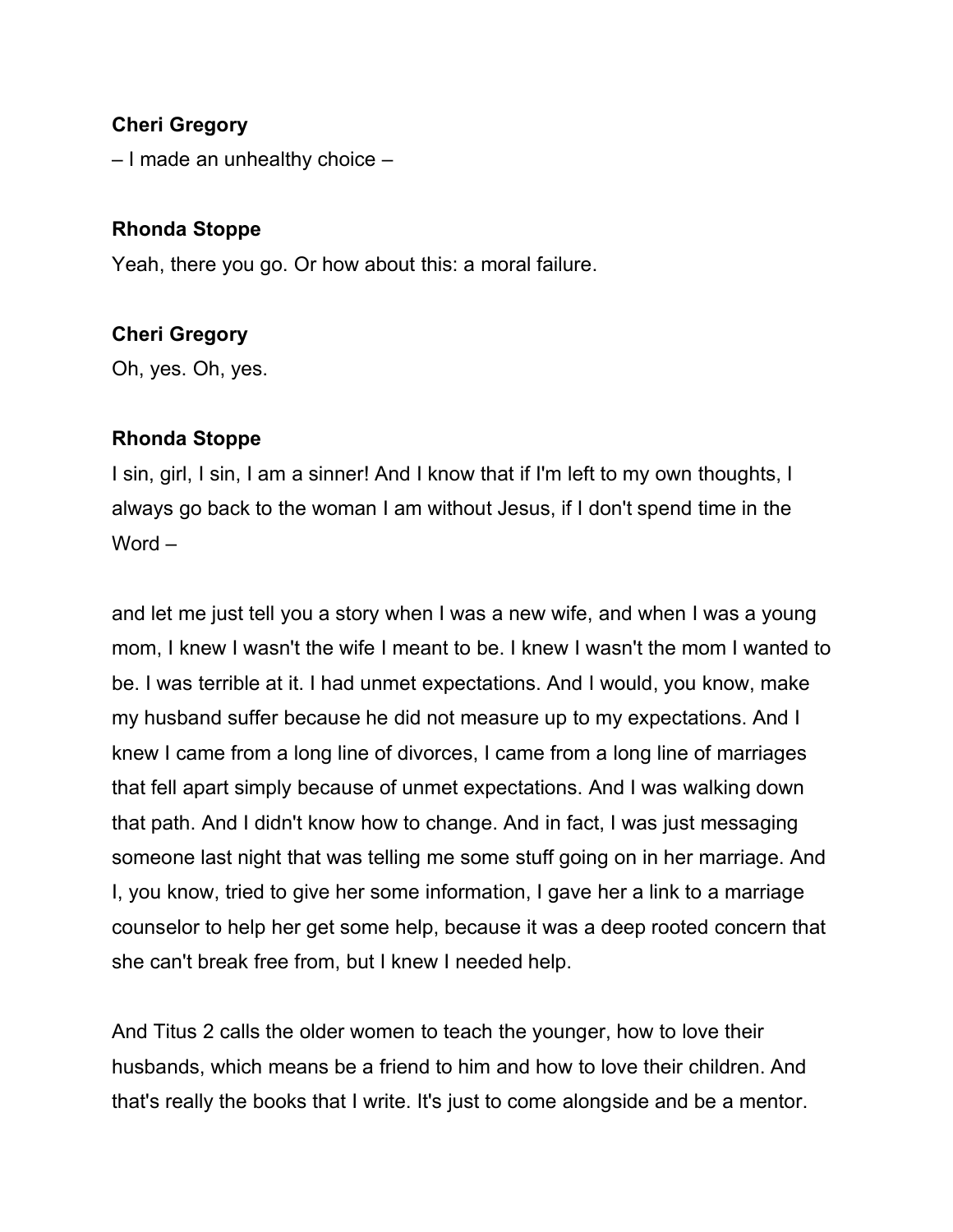But I looked around at the women that were in – the parents of our kids in our youth group, and I looked at their marriages, and I looked at their kids that actually liked them. And I'm like, I want to know what you know. And these women became friends with me. They invited me to a Bible study. I'm like, I don't need to study the Bible. I know all that. I need to know how to be better. And they invited me – it was a preset five hours of homework a week. I'm like, are you crazy? I'm busy! But I went because it was free babysitting, and I got to hang out with grownups for three hours. That's literally why.

But it was the book of Philippians. And that book transformed me. It showed me my own sin. It showed me what God wanted to change in me, and it brought me to repentance. I love Philippians so much. I have, in the last – I'm 60 years old. So I would say in the last five years, God really convicted me that I wasn't still memorizing Scripture. I'm like, I'm old, you know. And I have been memorizing the book of Philippians. And I don't get out of bed every morning until I go through. I've got all of chapter four, chapter one, and most of chapter two memorized. I'm hoping by the time I'm dead, I got it all memorized.

But when I'm stuck, that drives out those thoughts of regret, and it it drives out those who I am without Christ motivations, and it is powerful. It is a sword. And if we don't take hold on to that sword, I think of Nehemiah, when he told them the joy of the Lord is your strength. They were fighting off the enemy with one hand, with a sword, and a trowel in the other as they built their wall. And that's what we do when we build our families. We build with one hand and we fight the enemy with the sword of the word with the other hand, that's where there's power. And that's where you will build a life without regrets.

#### **Cheri Gregory**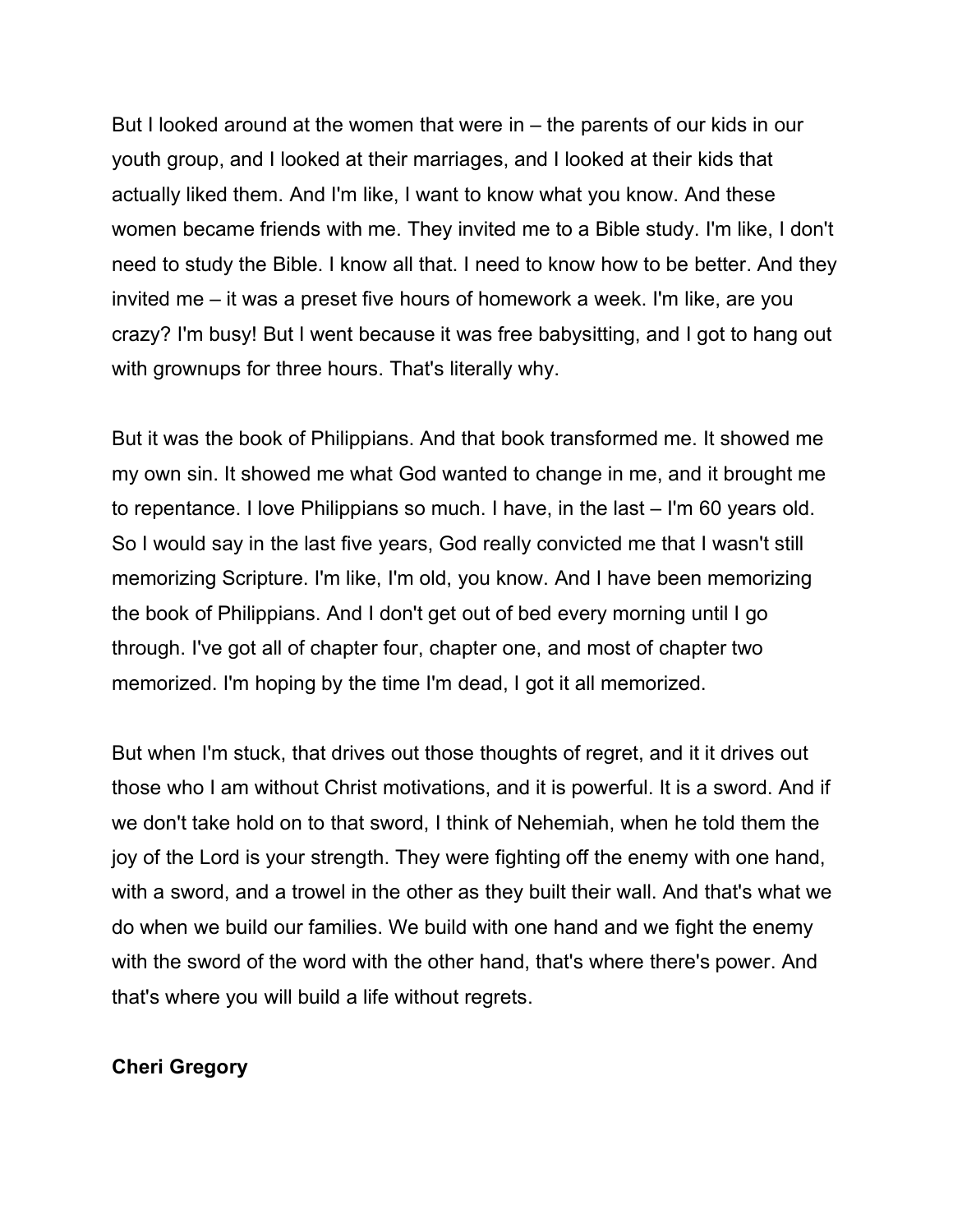All right, well, speaking of building families, in your new audio book, *Moms Raising Sons to be Men*, you tell a story of a time where you felt actual despair. Could you share that story with us and our listening friends?

### **Rhonda Stoppe**

Yes. When we had moved to Austin, Texas, and we planted a church there. We had a youth group in our house every Wednesday night. We had 200 teenagers. If you feed them, they will come. And these kids were coming to Christ. And my son had a seizure that lasted 28 minutes long, and it was terrible. And they did brain scans on him. In fact, he was asleep. I went over and I kissed his little temple while he was asleep and the the techs circled it and wrote 'mom's kiss.' She said they know you kiss them when they're sleeping. So I always went in and kissed my junior highers when they were asleep. Just so they knew I still love them.

But when Brandon had a severe seizure one night, I went up in my room and I wept and I said, I quit. I'm done. We're serving you and you can't heal my son. I'm out of here. But if we hide God's Word in his in our hearts, we won't sin against Him. And as I was weeping before the Lord ready to walk away. I heard – and not audibly, but as strongly as I can tell you, in my heart and everything, give thanks for this as the will of God in Christ Jesus concerning you. And I said, no, there's not one good thing I can think of that can come out of my son's seizures. But I'll say thank you with my lips if you change my heart.

Long story, it's in *Moms Raising Sons to be Men.* I actually wrote an article for Encourage magazine about this. And I told the Lord, You changed my heart. And I will speak thanks with my mouth. Slowly, we saw that Brandon was becoming a musician. He was six years old when this all started, with band practice in our house every Wednesday night after youth group because we met in a school and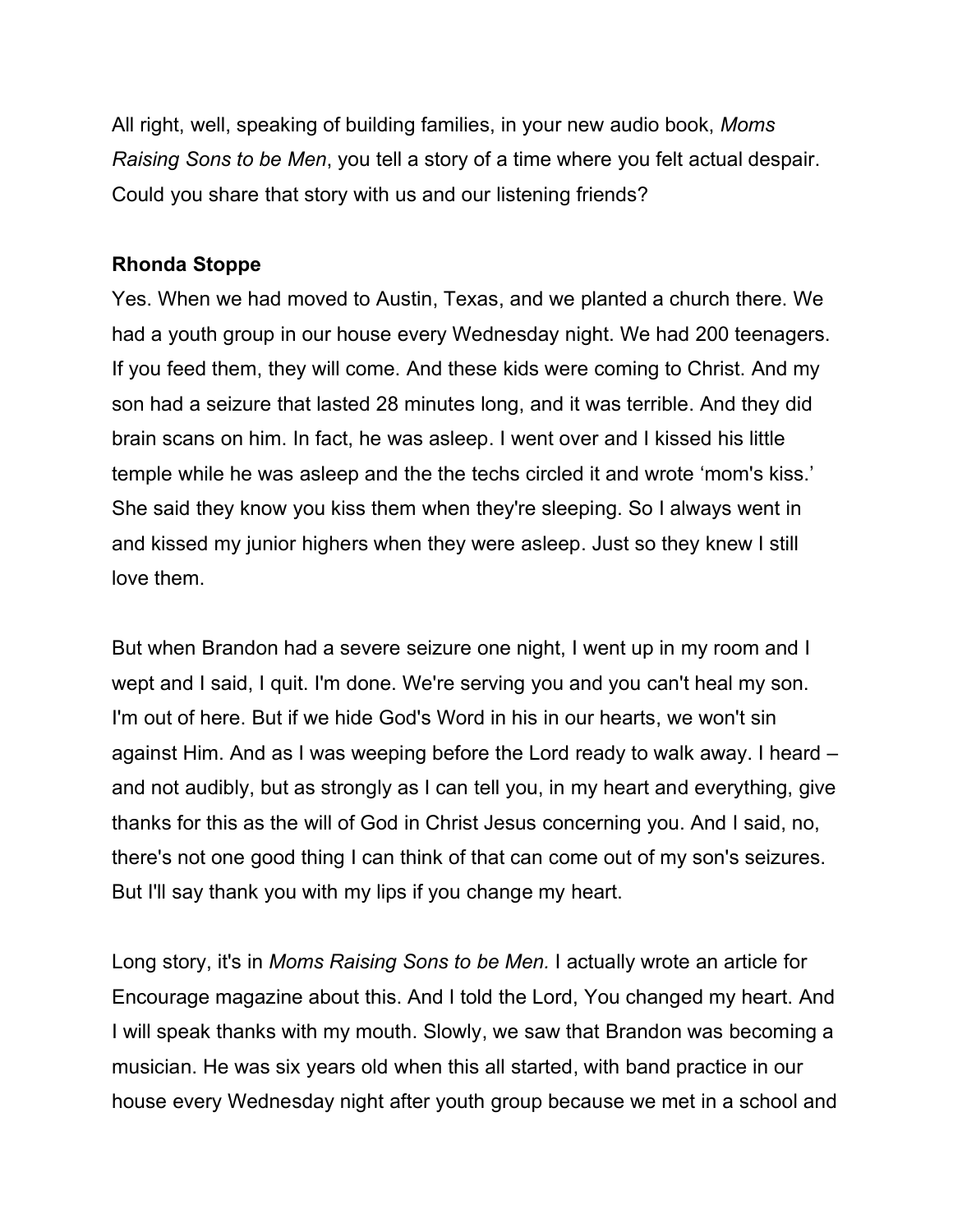every musician that he sat behind, he learned to play. He grew up. I wanted – I was coach in high school cheerleading at the time. Let me tell you, that's a cult in and of itself. But my goal was to see my son run down the field. I wanted to hear the crowd glory in my son's accomplishments.

But God got this mom out of the way, I would have raised an arrogant little athlete. God wanted to raise up my son to bring the crowd to glory in His son's accomplishments through worship. Brandon's a worship pastor now, he just took a job closer to home at Modesto, Big Valley Grace Church. So he's close to home. He's been down in Southern California. So we're super happy. He's close by.

But 10 years later, my daughter gave birth to a daughter that had something called Goldenhar syndrome. And it's a cleft mouth, cleft palate, cleft lip. She's had five surgeries so far. And I walked in after Meredith had kind of processed it all. And I said, How are you doing? And she said, Mom, this is Ivy's trial. And God has invited us to prepare Ivy for her trial. Now, timeout, what if I had walked away when Brandon was having seizures? I would have regretted it. And most likely, I'd have come back because the Holy Spirit's meaning wouldn't have left me alone till I repented. But at what cost? My daughter Meredith was in – I think she was in junior high or high school at the time watching how we walked through this heartbreak. God was preparing Meredith for a decade later to mother a child that would have special needs. No regrets, ladies, no regrets.

#### **Amy Carroll**

Wow. Sometimes parents or a spouse say negative things that make us feel stuck. So why is it important to break free from the negative scripts we have in our heads? And how can we do that?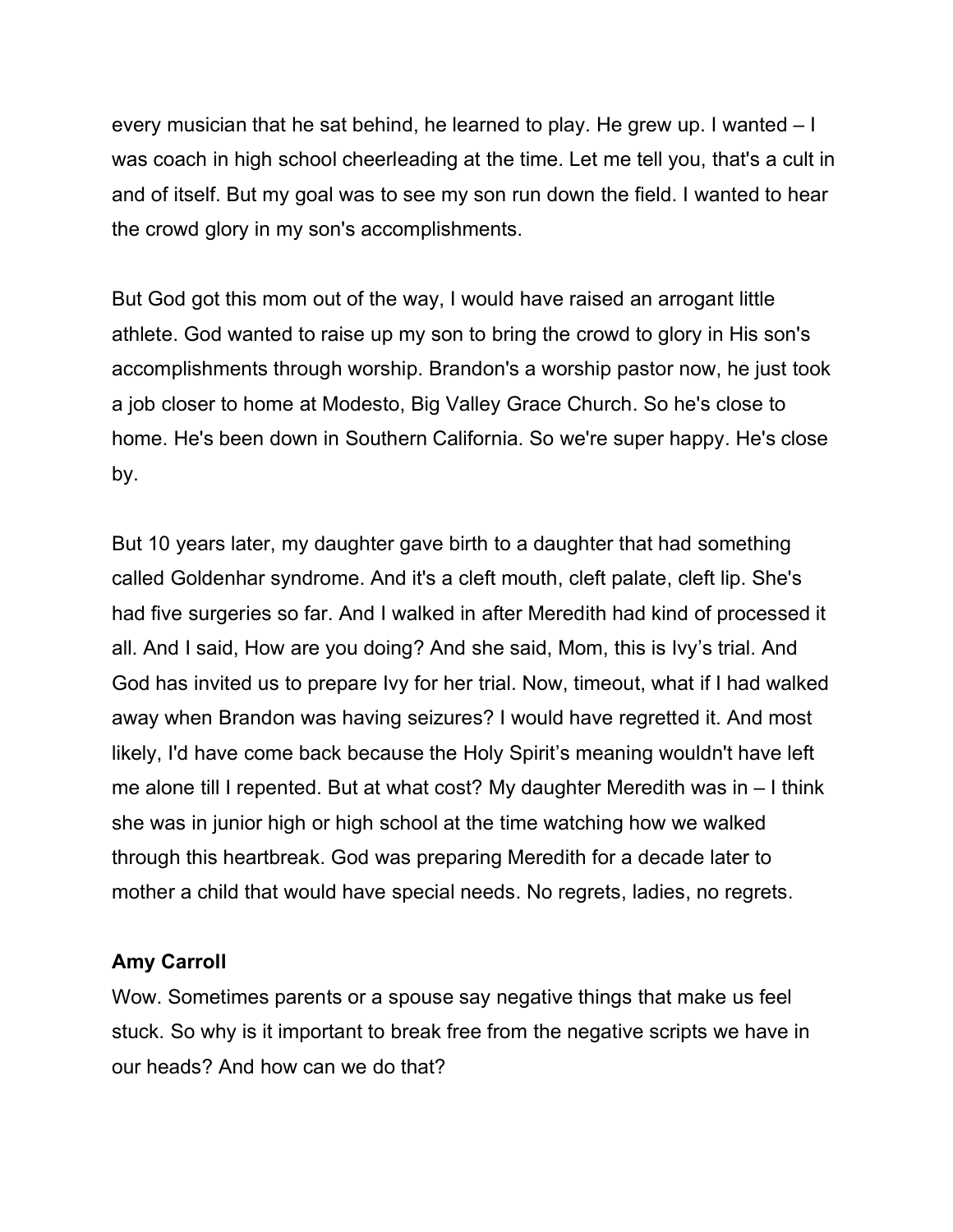#### **Rhonda Stoppe**

I think that's a very common, very common – whether it's a parent that said you'll never amount to anything, or whether you just didn't feel your worth, because you weren't cherished by a spouse or by parents, maybe your dad was there but not involved. Maybe he left. We can get stuck there. And we long to find our worth and our value in who loves us. We want to be loved. Well, we ache to be loved.

Well, the problem is, no one can love us like that. God created us for that ache and that longing to find our worth in who loves us, but He wants to be the one to love us like that. And He proved his love for us by sending His Son. If you don't know Jesus as your Lord and Savior, find me at noregretswoman.com. Message me and I would gladly share with you the hope of the gospel. Because in Christ, we find our worth and our value. And then we don't have to look to others, really, as an idol to give us the worth that they can't ever give. There are real hurts, there is real pain, there is real stuff that our parents have done to us. I was molested as a little girl when I was six years old. I know how that affected me. It's not, I'm not discounting that those things aren't affected. That's where we go find a Titus 2 woman, we go find a counselor. If you go to my website on my homepage, you can click on Focus on the Family. It'll take you to free counselors and start there.

#### **Cheri Gregory**

So Rhonda, you've got a free resource that our friends who are listening can get also on your website. And this has to do with money, which is often associated with regrets. So tell us more about that.

#### **Rhonda Stoppe**

My husband Steven and I wrote a book called *The Marriage Mentor: Becoming The Couple You Long To Be* and it was too long. So they took out the chapter on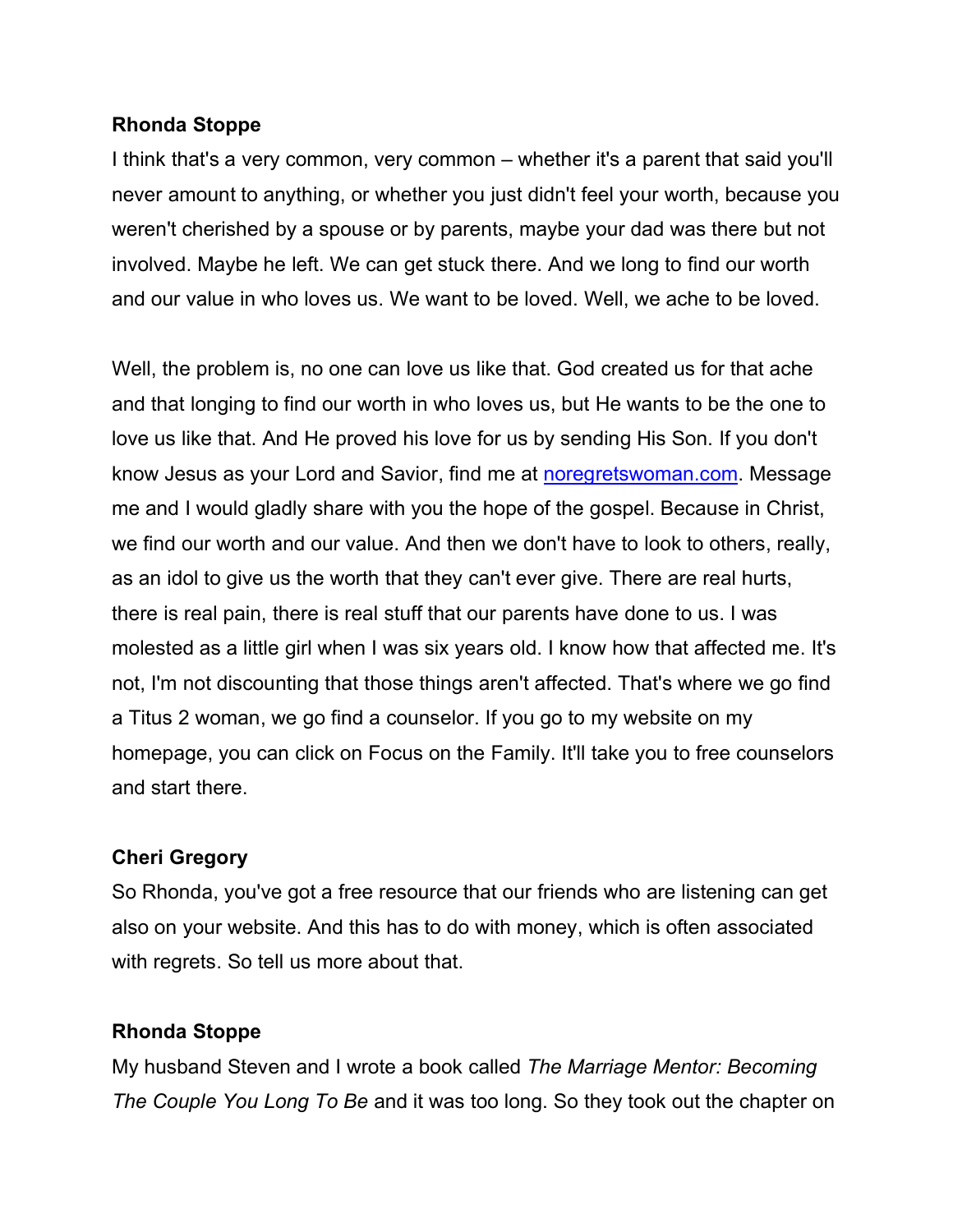money, which to me, most marriage troubles are about money. But it's the myth of more money equals less stress. If you sign up for my newsletter, you will get that for free. And it also has videos, all of those chapters from that book, Steven, I have videos on my YouTube channel that you can watch for free. And we'll talk about the money myth. But yeah, and if you sign up for my newsletter, I'm trying to get another book – publishers now look more at your numbers for your newsletter than they do for your social media. I won't badger you, I'll send you like one a month of what's going on and you can be part of my no regrets community and you'll get that free resource.

# **Amy Carroll**

Well, it sounds valuable because I think statistically, it's the biggest fight in marriages is over money, right? So yes, something valuable for free.

So our friends who listen to Grit'N'Grace always have the best questions and they gave us some for you.

The first one is 'So what do you do when you think of things that you wish you had done differently or that you hadn't done at all? How do you stop ruminating over it?'

#### **Rhonda Stoppe**

I have to talk about it out loud and I need people in my life that are not going to go "Oh, you – that was okay. You didn't mean to do that." or "You tried." or – you know what I'm saying? Because I really think that God says we should confess our sins to one another. I'm not talking about going to confession. But I am talking about having trusted individuals in our lives that love Jesus more than they love us and love God's word, and are grounded in sound doctrine that are going to give us truth when we need to hear it.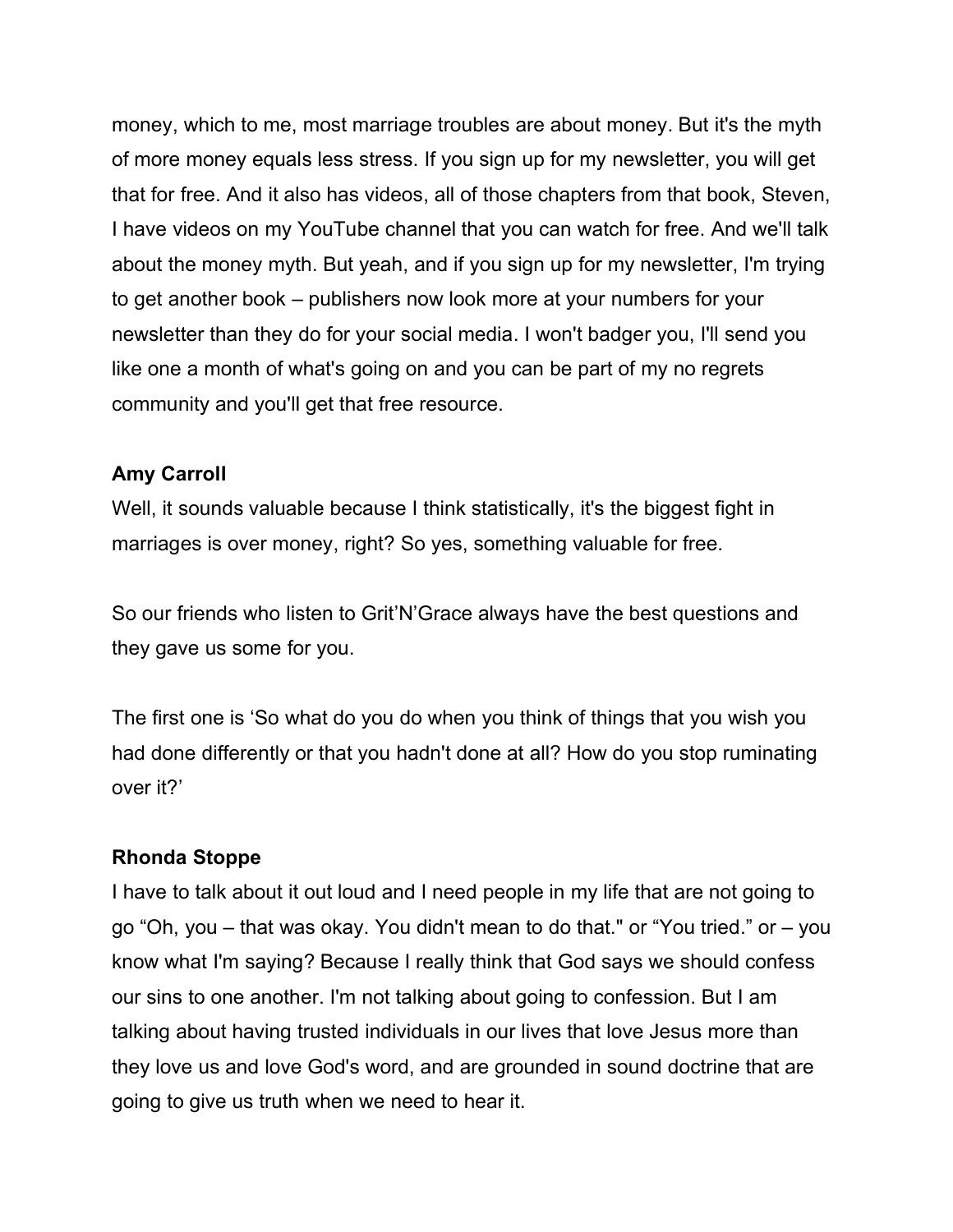For me, that's my husband, I will tell him, my sister – I just got emotional. My sister just passed away a month ago from an overdose. And she had been addicted to prescription medication for more than 20 years. And we had reached out, we had done family interventions, we had done a lot of things. And in 2019, I was going to go to Texas to speak at something and I was going to try to see her, I shattered my wrist, I couldn't go. 2020, I was going to speak at the same event, 2020, I couldn't go. And then 2021, I was going to go to the national radio broadcasters in Houston. And then I was going to try to see my sister and I got COVID and I couldn't go. And then she died.

And I was so regretting that I didn't get one more opportunity to look in her face, to tell her I love her, to ask her to try one more time. And I kind of beat myself up with that. And my brother, who has also been through his own alcoholism, and he now leads to celebrate recovery group and he's amazing. And my husband both let me talk about my regret and then reminded me if God wanted me to be there, I would have been there and that God purposely stopped me. And the last conversation I had with her was a good one, was directing her to Christ, examine yourself to see if you're of the faith, it was a good conversation. But Steve spoke truth into my life and said if God wanted you to talk to her one more time, He would have opened that door; He – in fact He slammed it shut right on your wrist. But I think inviting people in our lives that aren't going to just excuse us, but are going to call us – like you said, Cheri, to repentance when we need to repent, help us take thoughts captive to the obedience of Christ. And give us scripture and truth to pull us out of where we might be ruminating.

#### **Amy Carroll**

Really good. And thank you for being so vulnerable and sharing that story. We're so sorry about your sister.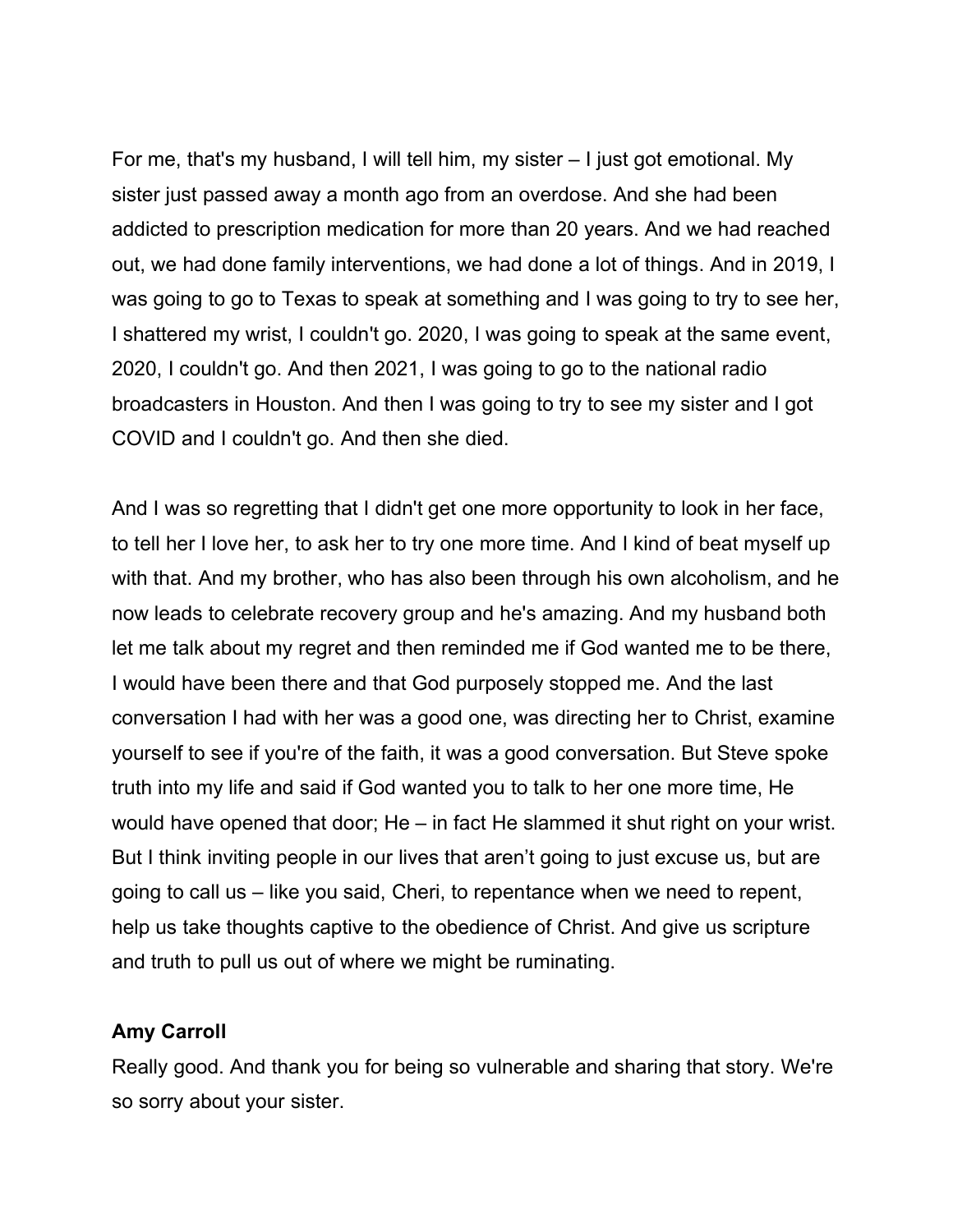### **Rhonda Stoppe**

Yeah, it's hard. She's – we're 14 months apart. Best of friends. We dated brothers in high school. I married one brother, she didn't. Best friends. And it – her life just took a different turn. It's been heart wrenching.

# **Cheri Gregory**

I'm thinking of our – I'm sure we have listeners who have similar, in some ways, scenarios. So thank you for sharing that, that can have so much regret attached to it, oh for what was or wasn't done.

So the next question is from a listener known as me. I sneak my questions in sometimes. One of the things I've noticed is that my regrets are often triggered by returning to locations from my past. So like about a month ago, my husband and I drove by my old elementary school, which is a very rare occurrence. And I just got hit by this flood of memories from when I was a sixth grader. Like, that was the year I accidentally left a gate open, my dog escaped the yard, and got hit by a car. That was the year that in class the girls passed a note that said 'We don't like Cheri today.' It was also the year that I was really mean to a particular girl in the class and still wish I could find her and and apologize to her. So short of avoiding every place on earth that might trigger regrets, which is impractical because the older we get that would kind of like decrease our mobility, like how can we prevent or at least manage being blindsided by these regrets that show up kind of out of the blue? That are maybe either location dependent, or maybe they they show up at Christmas or Easter, maybe it is times of year, where they just kind of come out of the blue?

# **Rhonda Stoppe**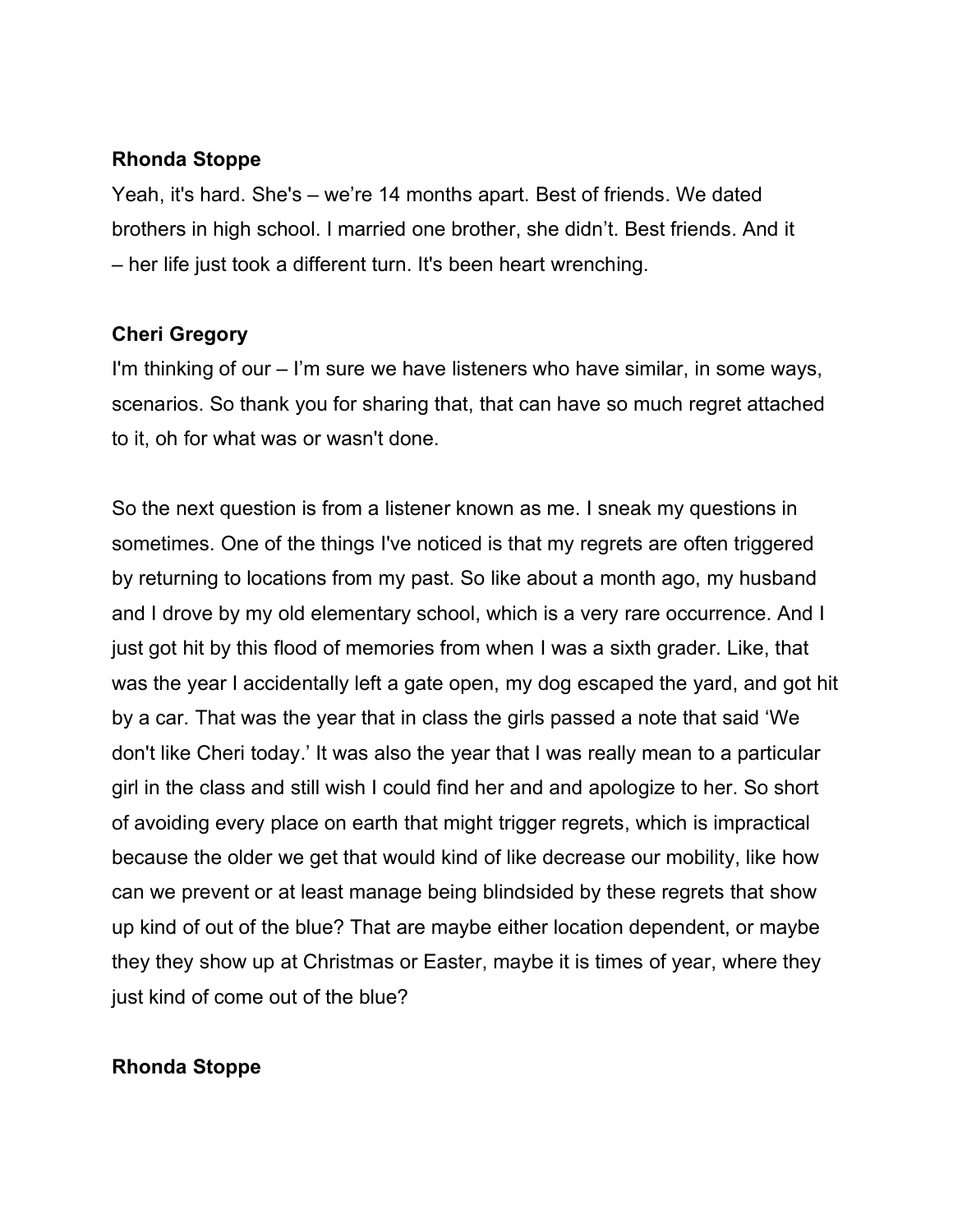Right. And so many times during the holidays, we meet with family and we have to, you know, share a turkey with someone who's verbally abused us or emotionally abused us or sexually abused us. Those are all triggers. And those are things that honestly it's coming back to regularly, when those triggers occur, running to Jesus, speaking out loud. I am a firm believer that if we just pray in our mind, you're not praying powerfully. And the Bible says "The effectual fervent prayer of a righteous one accomplishes much."

When I started talking out loud, using my hands, talking to God, speak in my heart. That's when my intimacy with Him grew. You know, David, why was he the apple of God's eye? Why was he a man after God's own heart? He would be like, God, this sucks. This is horrible. This isn't fair. And this is happening and that's happening and why are you letting it happen? But he always came back after he vented to God, but where else where I go. And then I went into the house of the Lord that I believe is where we take our triggers.

And I'll be vulnerable again. This man that molested me was a church family friend when I was six years old, and I remember just praying oh God, send my daddy, send my daddy, send my daddy, and my daddy came. And I remember – so I can either focus on what happened to me, or that my daddy came before more happened. And honestly, when Steve and I got married, and I was like, hey, I gotta tell you something, it was my little secret. You know, I gotta tell you something, I've never talked about it. But this is what happened to me. And it's weird, because as I've talked – I'm talking about it right now, or there's times when youth or you know, I kept it my secret till I spoke at a youth camp. And I'm like, here's the secret to breaking free of that person that has harmed you, is you forgive them.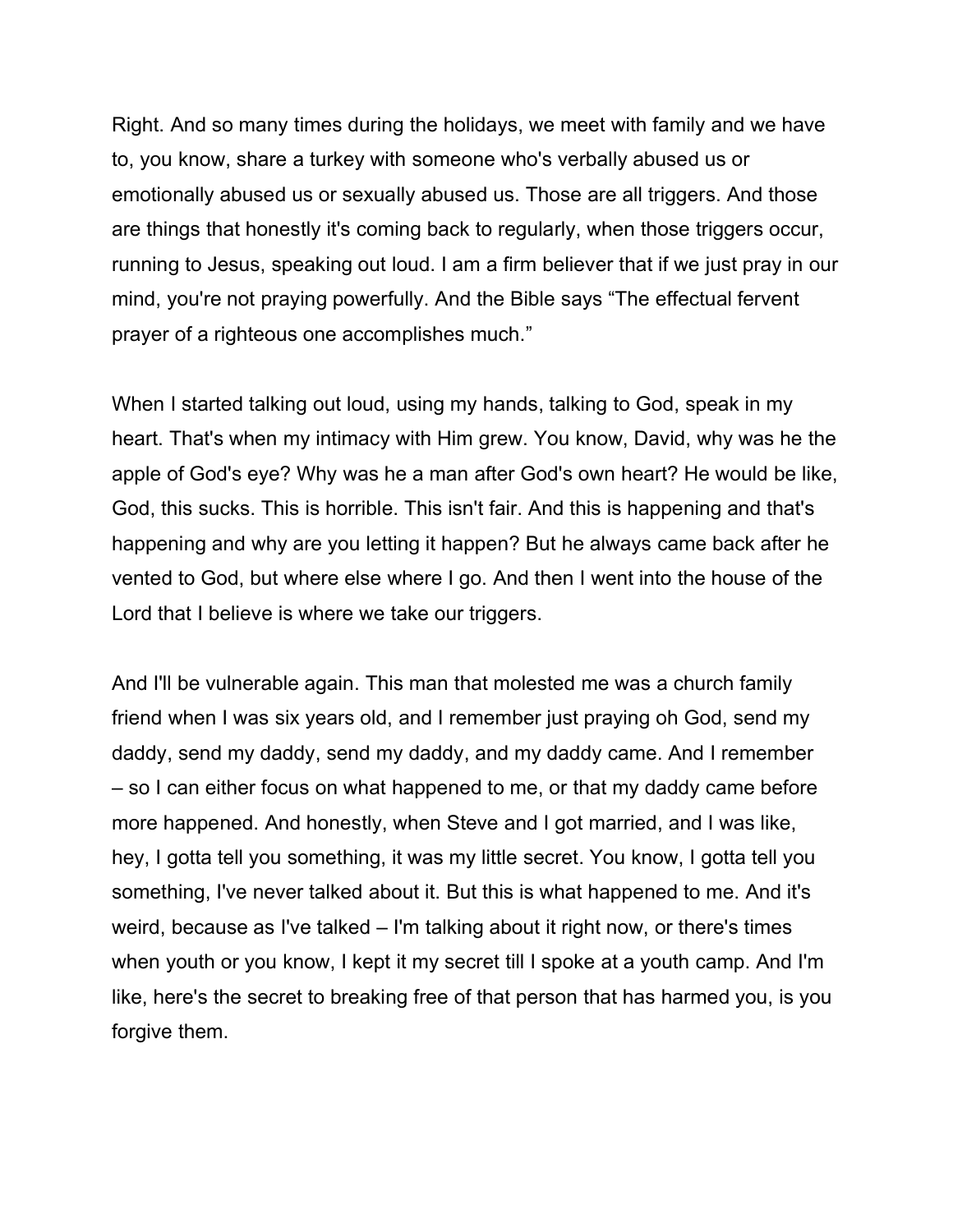And that's how I broke free from this man that molested me is I had to come to the point of saying to the Lord, I don't care if you judge him, or if you save him, he's not my business. And I'm going to break free. Because as we stay tethered to the one who harmed us, it's just like love and hatred. The same thing knits you to a person. So that freedom from – breaking free is the key, and again, having people to talk to you. But there's times like when I'll talk about it, my husband and I'll begin to have sex, and he'll touch me in a way, and it'll remind me of how I was touched as a child. And I have to choose not to think about that. And when we were younger, when we first were married, I said if I move your hand, don't be offended. It's just because I got to wrap my head around not thinking about that thing.

So yeah, it's there. They're there. They're real. But God is bigger than those triggers if we bring them to Him. And if we do the battle in our minds, because it's won and lost in our mind, and greater is He that is in us, than he that is in the world.

#### **Amy Carroll**

So I know someone who – this is a listener question. 'I know someone who loudly proclaims to live with no regrets, but it seems to be their way of excusing or escaping the consequences of their choices.' So what do you say to someone who uses the phrase, no regrets in this way?

#### **Rhonda Stoppe**

Right? There's a commercial where the guy is getting a tattoo, and it says no regard.. And I feel like that's what she's talking about, regard. Because what people will do is it gives them a license to be harsh. It gives them a license to just walk all over people and say what they want to say and do what they want to do and say I'm confident that I did the right thing, and I have no regrets. God calls us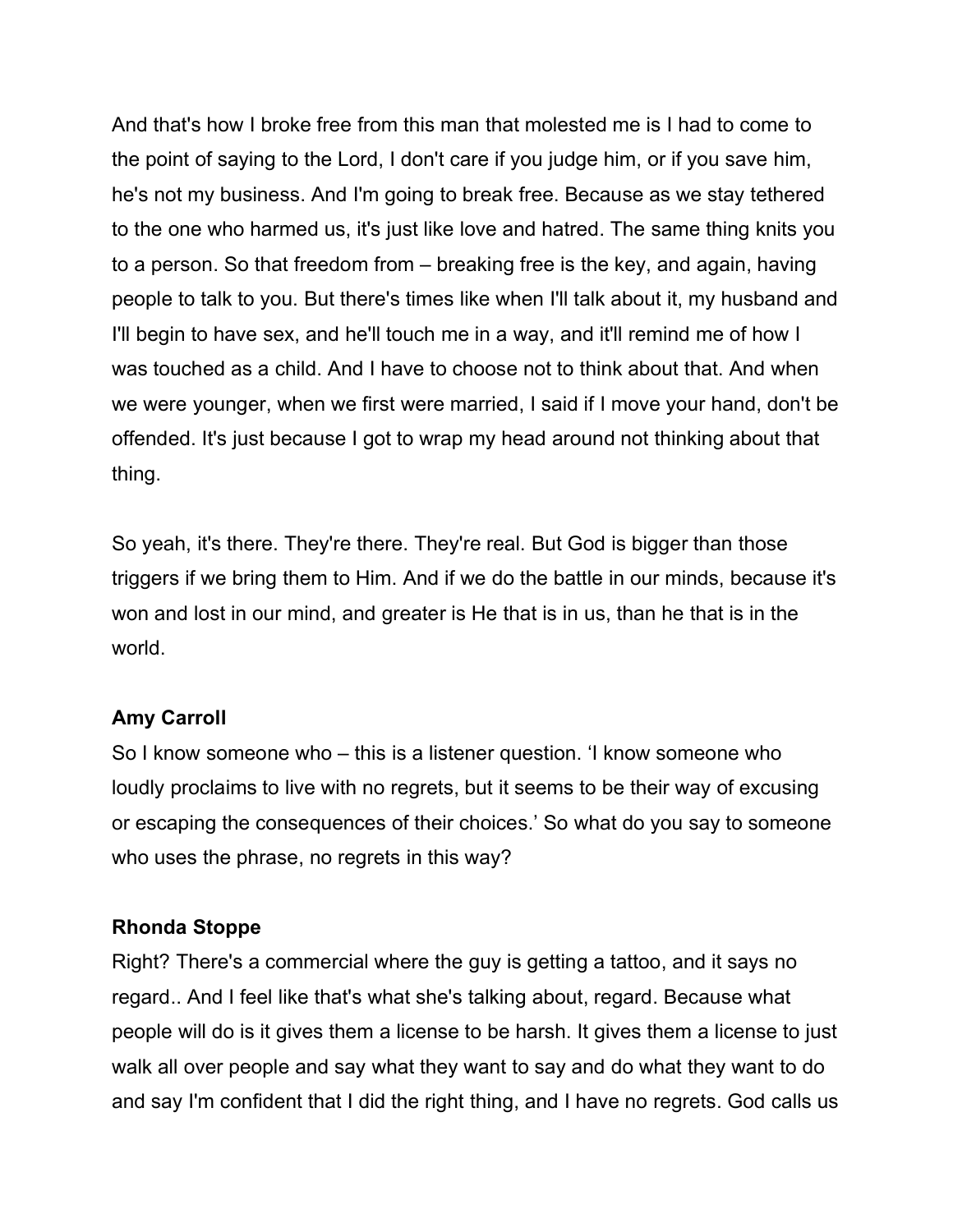to love. God calls us, you know, 1 Corinthians 13 says "Love bears all things, believes all things, hopes all things, endures all things, believes all things means believes the best about others," the Bible says "As far as it depends on you, dwell at peace with all men," we have to have – and this is only going to work if you're a believer, if you're not, if you're just listening, and you're gonna pull yourself up by your bootstraps, and try harder, good luck to you. I can't do it. I would not – I would have destroyed my marriage, I would have destroyed my children.

I come from a long line of women who hate their mom. My daughters want to be with me. My sons want to spend time with me. I know that's because of Christ in me, the hope of glory. But when we just say what we want to say, and we say I have no regrets, because I was telling the truth. That's not what Jesus was like. Jesus spoke truth, but he also wept over Israel and He said, "How I've longed to draw you to myself, but you would not let me." Brokenness before God, looking in the mirror and knowing if it wasn't for Jesus, I would be – every woman in my family is addicted to something or has been, there's nothing in me that would not have gone the same way that every woman in my family has gone except for Christ in me. So brokenness over our own sin and not harsh, not speaking harshly, but asking the Spirit to guide our tongue and to speak words that are going to encourage and uplift challenge when we need to, but always done in love.

#### **Cheri Gregory**

It sounds like this person's no regrets is really no responsibility.

Alright, so the last question from our listeners – this is all a direct quote, she said, "A dear friend used to tell me regrets are a waste of time. That was good advice for me as one who's prone to self flagellation. But I've also learned from regrets. I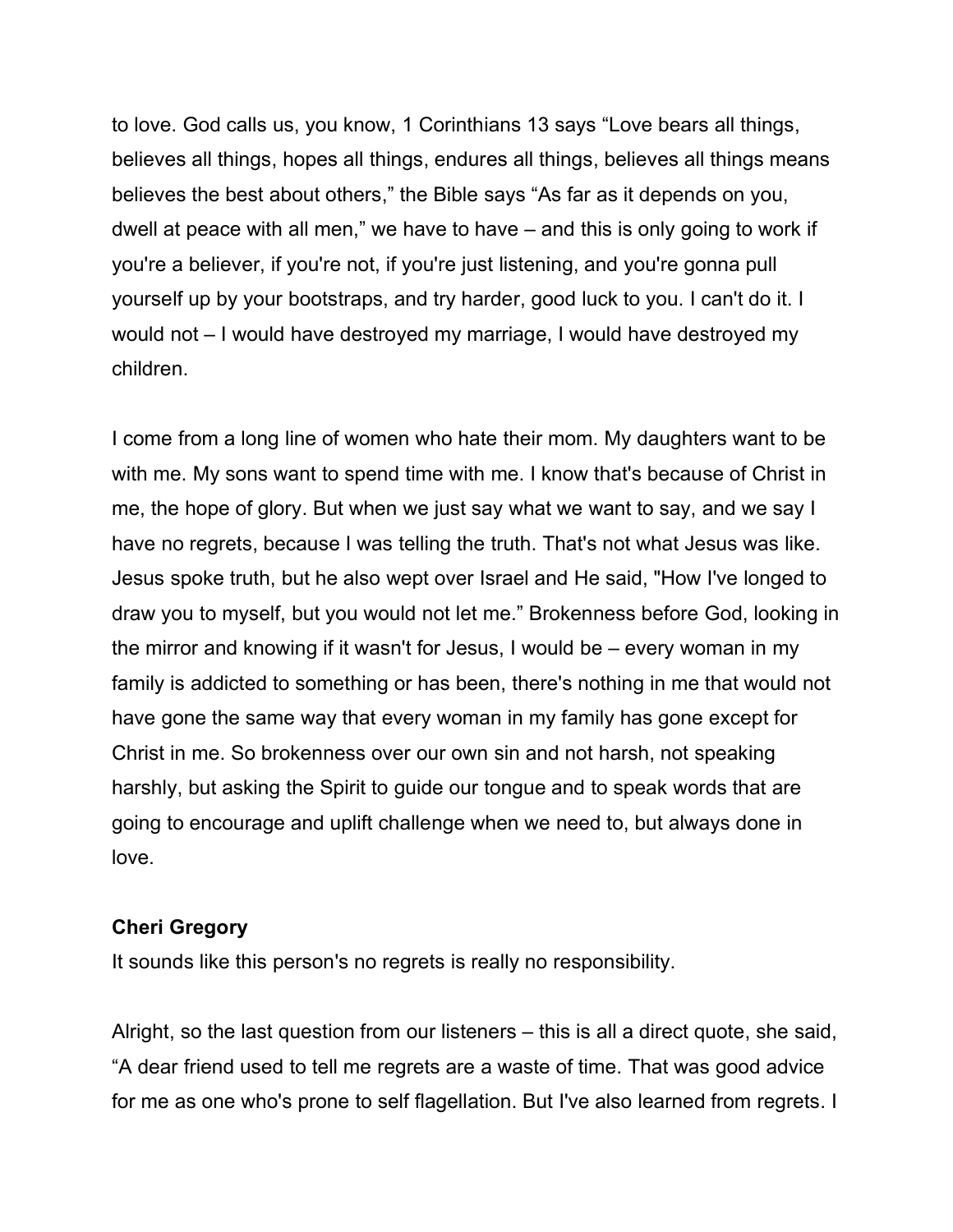put them in my mental what to never do again file. So what's the line between wasting time on regrets and learning from them?"

#### **Rhonda Stoppe**

Great question. And here's the truth, the letter to my younger self that I can write to say, hey, don't do this and do that and try this and go back and change that does nothing. It does me no good. But if I can write the letter to my younger self, and give it to the next generation, oh, it's so valuable. And that's the books that I write. In my book, *If My Husband Would Change, I'd Be Happy and Other Myths Wives Believe* it's all about – I know those were my thoughts, and I couldn't change him. And I realized my happiness did not lie in changing my husband. That changes nothing. We've been married 40 years this October. But if I can take a book that I've written, or I can go to somebody and talk to them and say, hey, don't make the same mistake I made.

I had postpartum after my third child. We lived in the middle of nowhere on a generator with no power on a sofa bed. There was only one bedroom in the house. It was my husband's Little House on the Prairie, let's be debt free. I loved him, So I followed him, but I cried a lot of tears. Had a baby and wept, because I was postpartum. And then I was left with really severe PMS PMD after that. I could hide that secret and say, oh no, no, I had it all together. Or I can say I was a wreck. And let me tell you the help that I got.

And let me tell you in the church, we hide those things. We hide depression, we hide postpartum, we hide PMS, because we think, you know, no one will think we're spiritual. But if we're bold enough to say, man, do I regret looking at my husband's face and saying you always and you never, I can help someone else.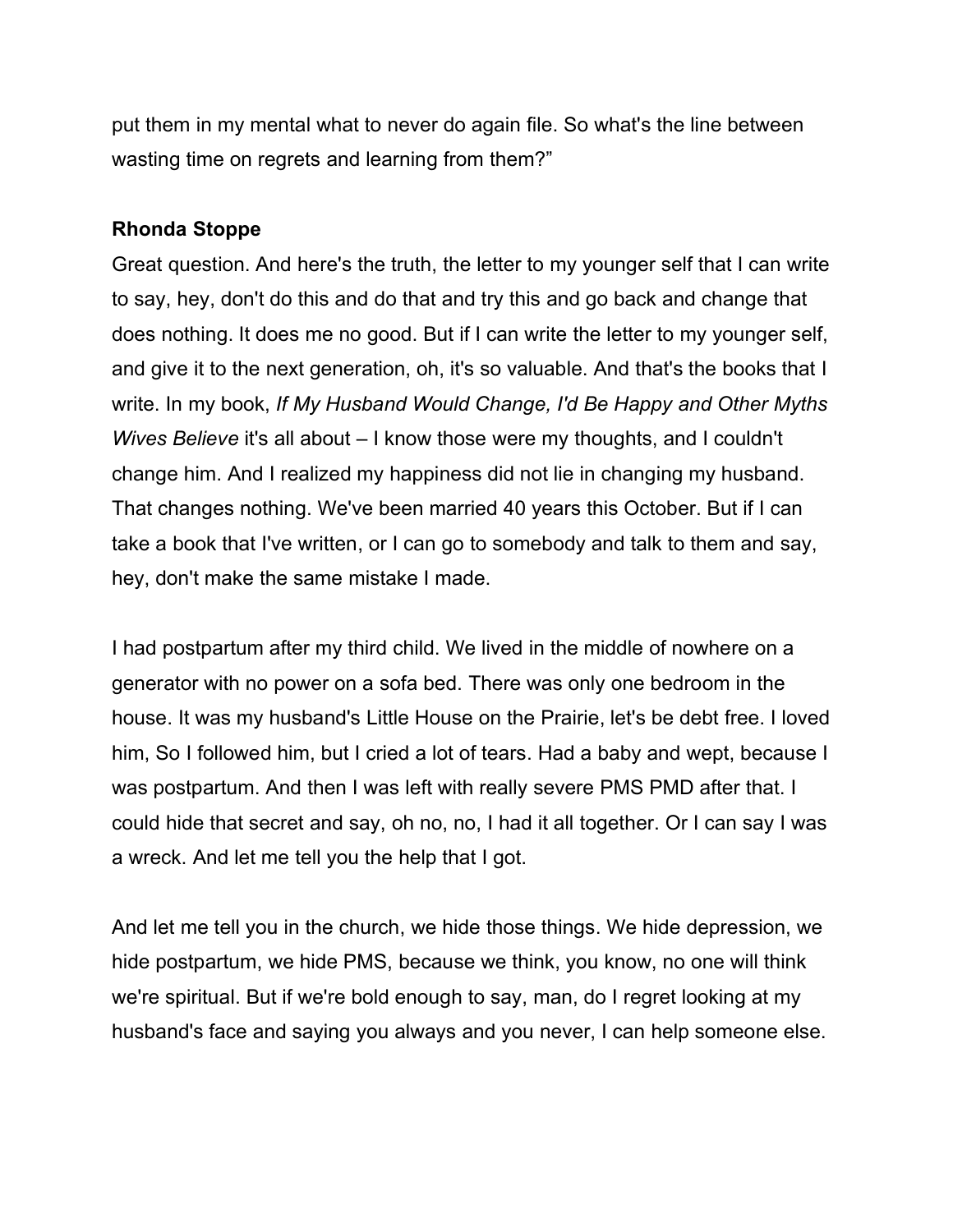One of the stories I tell in *The Marriage Mentor*, when I was going through really severe PMS, and Steve's known me since I was 14 years old. And he's like, "Baby, I don't know who you are anymore." I'm like, "I don't know who I am." And he says, "I don't understand what's happening to you." And I said, "Imagine this, every full moon, you're going to turn into a werewolf, whether you like it or not, it's coming. And when you're aware, you're going to kill whoever is next to you, you will eat your young, you can't stop yourself, that is PMS. When the full moon comes, the only hope I have is that you will lock me in a cage and keep everyone away from me until it's passed." And I literally saw a light bulb on the top of Steve. He's like, I get it. And I you know, word pictures are a powerful way to help someone understand what you're feeling and what you're going through. But that triggered Steve helping me keeping the kids away from me just so I could be quiet and be still and and let me just tell you, it was a difficult season. But if I can share that with someone who's younger than me, and I can say there's helping, there's hope, that makes my regret valuable.

#### **Amy Carroll**

I love that redemptive point of view of passing it to the next generation.

So Rhonda, what closing words do you have for our friends who are listening to motivate them to live their lives with no regrets?

#### **Rhonda Stoppe**

Press in – you know, just to say I'm a Christian, and I do good things, I've lived the Christian life both ways. I've followed the rules, I've done, you know what's right, don't smoke, chew, or go with the boys that do. There wasn't a zeal or passion for Christ. I was I was arrogant, I was judgmental. I would measure my good deeds against your good deeds. That is not the Christian walk that God has for us.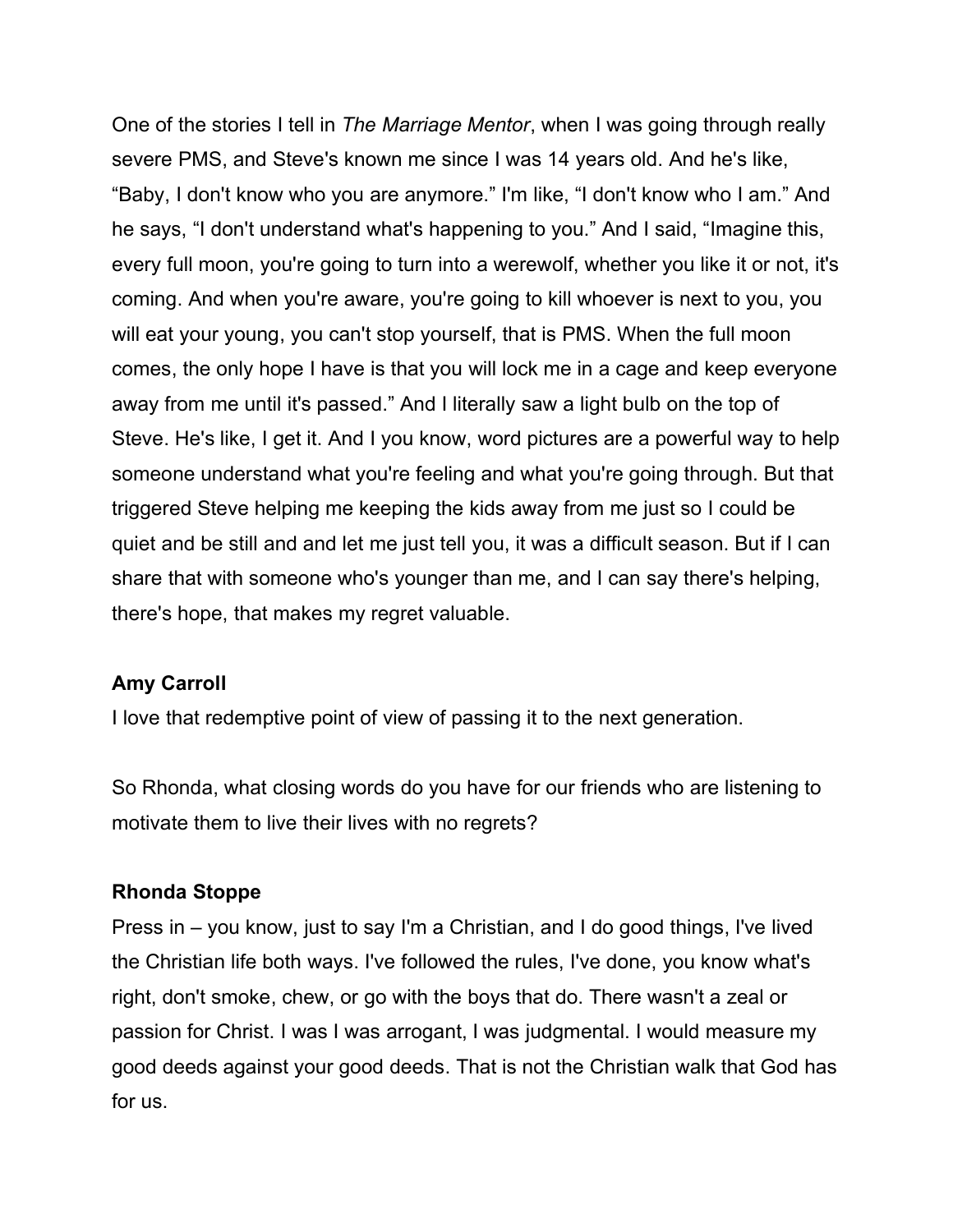When I realized that I – first of all had nothing in me that was righteous, nothing. And when I surrendered all that I am to Christ, when I said I don't care what you do to me, I'm all in. I will seek You, I will serve You, I will follow You, I will know You through the pages of Scripture. Jesus said the priority of life is to love God with all your heart, soul, mind, and strength. That's your whole being. But we go I'm gonna love God with all my strength, with what I can do. And God's like, slow down, skippy. Love Me. Fall in love with Me with your heart, with your soul. That's who you are.

With your mind, wash with the word. Find my character in the pages of Scripture I showed you. My name is Jehovah. He'll fight your battles for you. All of those names that God reveals in the pages of Scripture is His way of saying, "This is who I really am. And you can trust Me and you can fall in love with Me." When we do that – the second commandment Jesus gave was to love your neighbor as yourself. I can't love my neighbor properly, I will love them selfishly every time until my love for God is what it's supposed to be. Then Jesus said, "My yoke is easy, and My burden is light." His love spills out on us, onto our spouse, onto our children onto those around us, onto those that have wounded us, that we have regretfully been treated by them. His love loves them unconditionally. And Psalm 1:19 says "Great peace have they that love thy law and nothing shall offend them." When I'm loving God through His word, I can walk above offense doesn't mean people won't offend me, but I can break free of that I can I can not be stuck in that regretful offense.

#### **Amy Carroll**

I can break free and not be stuck in regretful offense. That's a powerful statement for today's culture.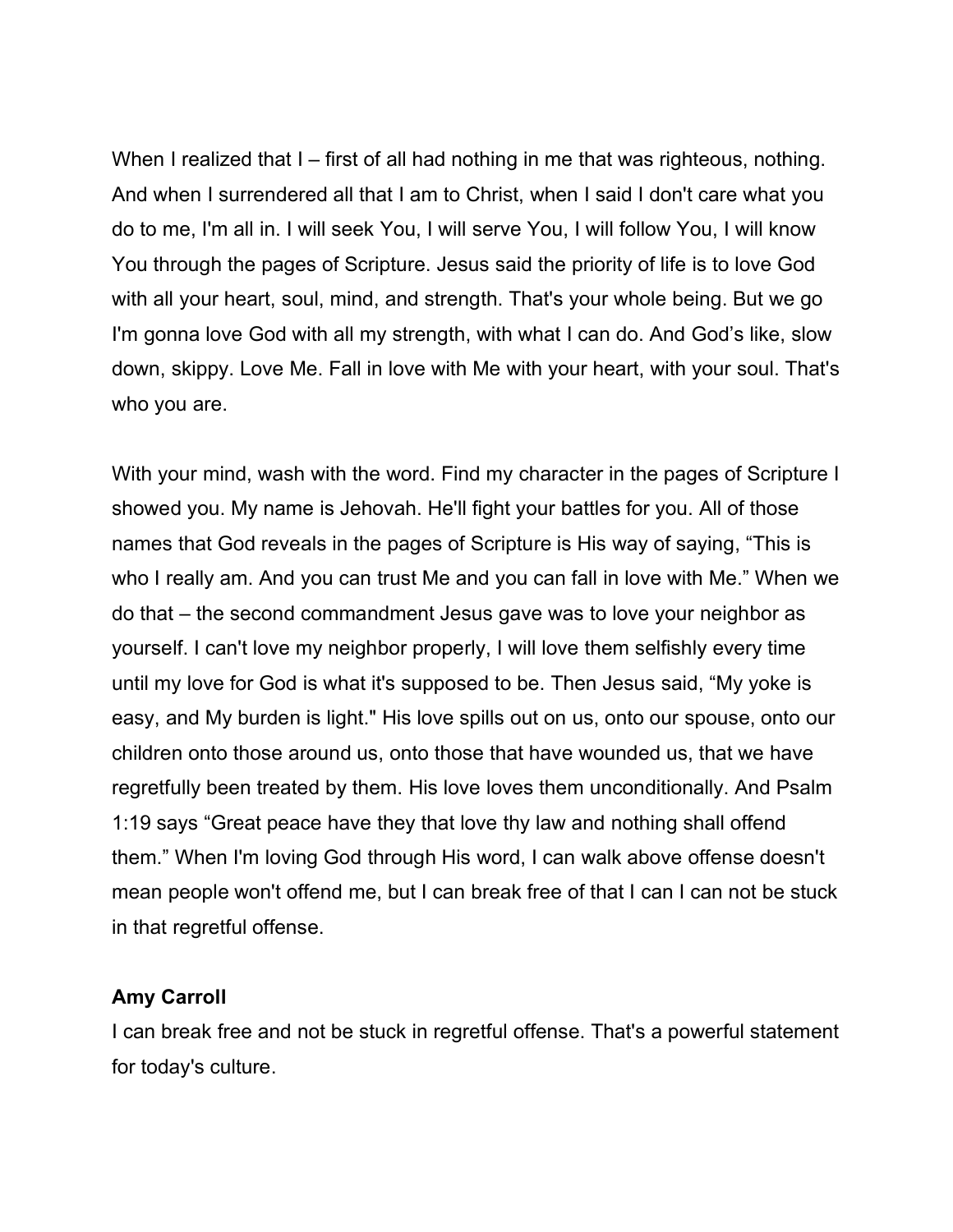# **Cheri Gregory**

No kidding. I think – isn't regret, or trying to get other people to be stuck in regret, like what it's all about these days?

# **Amy Carroll**

It seems like it. And regretful offense. That's a combination.

# **Cheri Gregory**

Yes, absolutely. So, so helpful.

Well, friends, we sure hope you've enjoyed listening to Episode 248 of Grit'N'Grace: The Podcast as much as we've enjoyed making it for you.

# **Amy Carroll**

Check out our web page at gritngracethepodcast.com/episode248. There you'll find this week's transcript and a link to Rhonda's website, noregretswoman.com where you can sign up for her newsletter.

# **Cheri Gregory**

So Amy, when was the last time we read a review on air?

# **Amy Carroll**

I don't know, like 1879 or something.

# **Cheri Gregory**

Okay, okay. Okay. Well, friends, reviews make a huge difference. Yes, to our hearts, for sure. But also to these things known as search engines, and algorithms, which is word I try never to use because I have to look up the spelling of algorithms every single time.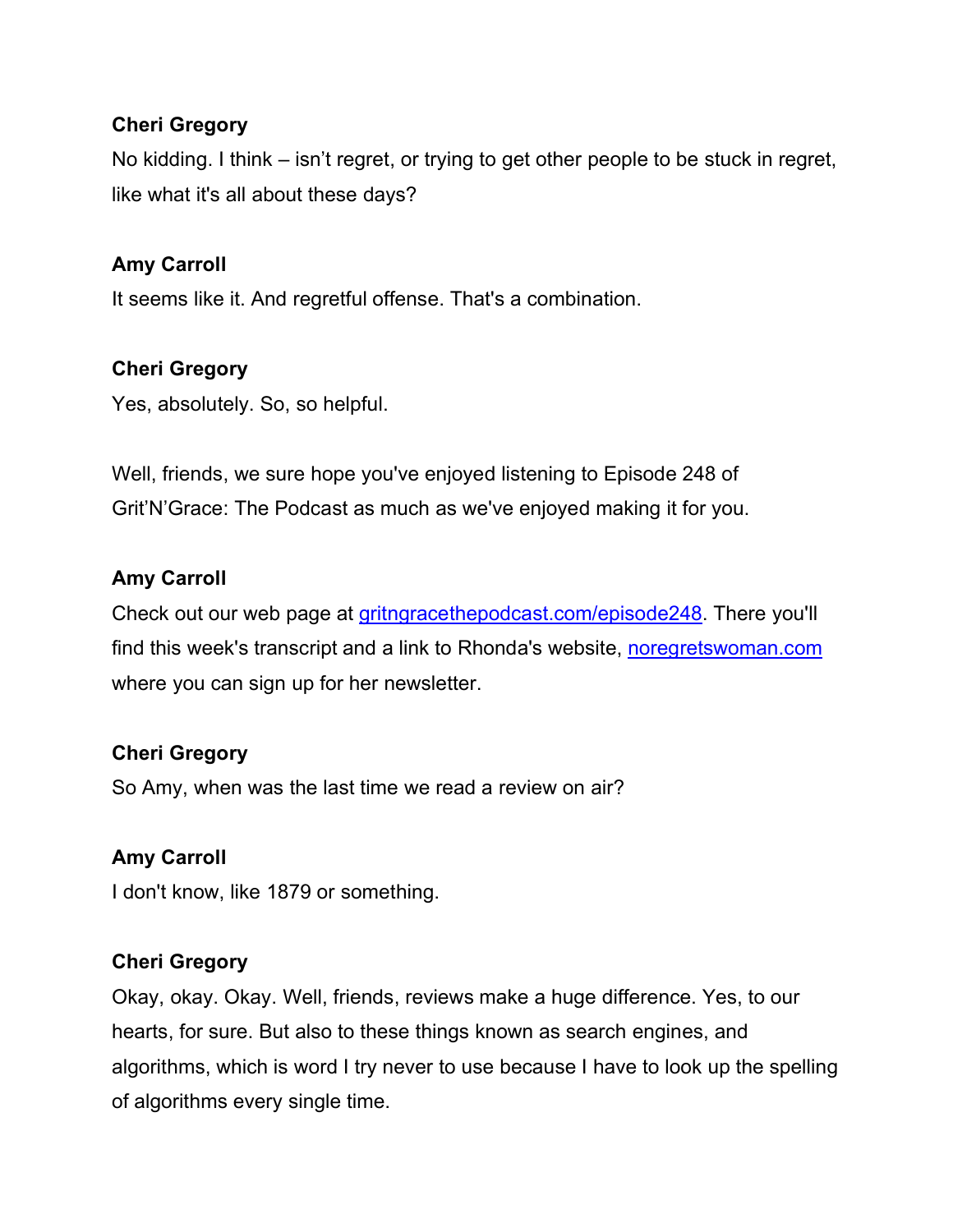# **Amy Carroll**

And also, do we know what it really means? We do not. In other words, your reviews can help new listeners find grit and grace.

# **Cheri Gregory**

Here's a new review I saw just yesterday, and it was titled 'Refreshing.' "Every episode God speaks to me about an area where I can let go of me and better serve Him. I love you guys."

# **Amy Carroll**

Aww, we love you too!

# **Cheri Gregory**

Yeah, so friends if you'd be willing to leave a review, you'll find a short, super simple how-to video at gritngracethepodcast.com/review.

# **Amy Carroll**

Be sure to join us next week when we'll be processing –

# **Cheri Gregory**

– oh, will we ever be processing –

# **Amy Carroll**

– what we've learned from Rhonda Stoppe, the no regrets woman.

# **Cheri Gregory**

For today, grow your grit –